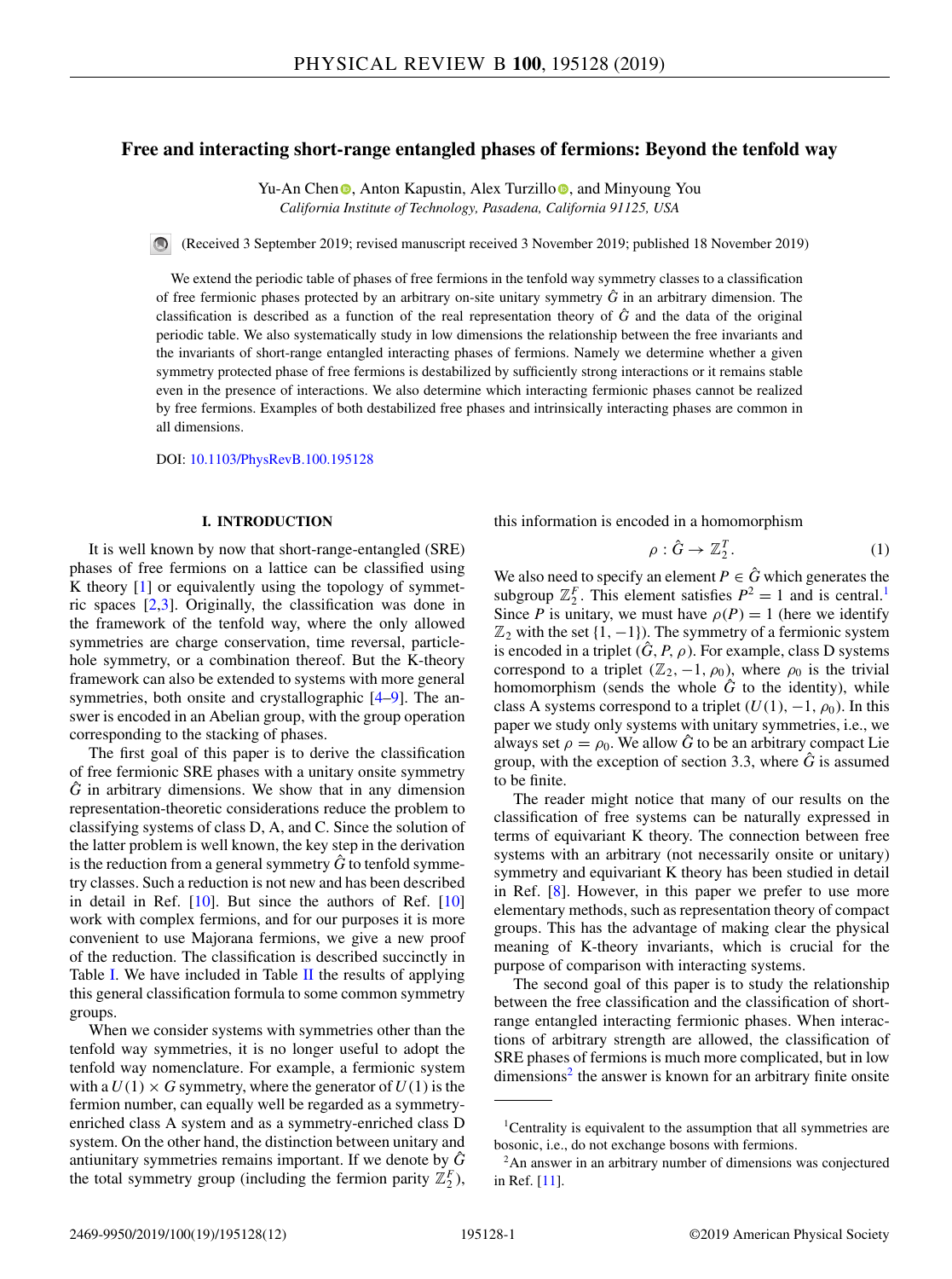<span id="page-1-0"></span>TABLE I. The classification of free phases protected by on-site unitary symmetry  $\hat{G}$  in physical dimensions.

|               | $d=0$ $\oplus_{r\in\text{Irr}^{\prime}(\hat{G},\mathbb{R})}\mathbb{Z}_2\times\oplus_{r\in\text{Irr}^{\prime}(\hat{G},\mathbb{C})}\mathbb{Z}$ |
|---------------|----------------------------------------------------------------------------------------------------------------------------------------------|
|               | $d=1$ $\oplus_{r\in\text{Irr}^\prime(\hat{G},\mathbb{R})}\mathbb{Z}_2$                                                                       |
|               | $d=2\quad \oplus_{r\in \text{Irr}^{\prime}(\hat{G})}\mathbb{Z}$                                                                              |
| $d=3$ trivial |                                                                                                                                              |

symmetry  $\hat{G}$  [\[12–19\]](#page-10-0). It is also given by an Abelian group, where the group operation is stacking.

Every free fermionic system can be regarded as an interacting one (where the quartic and higher order interaction terms are set to zero), and this gives a homomorphism from the Abelian group of free SRE phases to the Abelian group of interacting ones (with the same symmetry). In general, this homomorphism is neither injective not surjective. The homomorphism may have a nontrivial kernel because some nontrivial free SRE phases can be destabilized by interactions. It may fail to be surjective because some interacting SRE phases are *intrinsically interacting*, i.e., cannot be realized by free fermions. The most familiar example of the former phenomenon occurs in 1D systems of class BDI [\[13\]](#page-10-0): While free SRE phases in this symmetry class are classified by  $\mathbb{Z}$ , the interacting ones are classified by  $\mathbb{Z}_8$ . An example of the latter phenomenon apparently occurs in dimension 6, where the cobordism classification of systems in class D predicts  $\mathbb{Z} \times \mathbb{Z}$ , while the free phases in the same symmetry class are classified by Z. We study both phenomena more systematically in low dimensions. In particular, we will see that already in zero and one dimensions there exist fermionic SRE phases protected by a unitary symmetry which cannot be realized by free fermions.

To address such questions, it is very useful to have an efficient way to compute the interacting invariants of any given band Hamiltonian with any onsite symmetry *G*ˆ. One of the results of our paper is the computation of these invariants for arbitrary 0D and 1D band Hamiltonians. We also propose a partial answer in the 2D case. In the 1D case, we identify one of the invariants as a charge-pumping invariant.

The content of the paper is as follows. In Sec.  $II$ , we derive the classification of free SRE phases with a unitary symmetry  $\hat{G}$  in an arbitrary number of dimensions. In particular, we show that for  $d = 3$  all such phases are trivial. In Sec. [III](#page-3-0) we describe the map from free to interacting SRE phases for  $d = 0, 1$ , and 2. [A](#page-7-0)ppendices A and [B](#page-8-0) contain some mathematical background. In Appendix  $C$  we show that one of the invariants for free 1d SPT systems can be interpreted as a charge-pumping invariant.

TABLE II. Free classification results for some common symmetry groups.

|                      |          |                           |                           |                                                                             |                     | $\mathbb{Z}_{4n+2}^F \simeq$            |
|----------------------|----------|---------------------------|---------------------------|-----------------------------------------------------------------------------|---------------------|-----------------------------------------|
| Ĝ                    |          |                           |                           | $\mathbb{Z}_2^F$ $U(1)^F$ $SU(2)^F$ $\mathbb{Z}_2^F \times \mathbb{Z}_{2n}$ | $\mathbb{Z}_{4n}^F$ | $\mathbb{Z}_2^F\times\mathbb{Z}_{2n+1}$ |
| $d=0$ $\mathbb{Z}_2$ |          | $\mathbb{Z}^{\mathbb{N}}$ | 0                         | $\mathbb{Z}_2^2\times \mathbb{Z}^{n-1}$                                     | $\mathbb{Z}^n$      | $\mathbb{Z}_2\times\mathbb{Z}^n$        |
| $d=1$ $\mathbb{Z}_2$ |          | 0                         | 0                         | $\mathbb{Z}_2^2$                                                            | 0                   | $\mathbb{Z}_2$                          |
| $d=2$                | Z        | $\mathbb{Z}^{\mathbb{N}}$ | $\mathbb{Z}^{\mathbb{N}}$ | $\mathbb{Z}^{n+1}$                                                          | $\mathbb{Z}^n$      | $\mathbb{Z}^{n+1}$                      |
| $d=3$                | $\Omega$ |                           |                           |                                                                             | $_{0}$              |                                         |

# **II. FREE FERMIONIC SYSTEMS WITH A UNITARY SYMMETRY**

## **A. Reduction to the tenfold way**

In this section we show that the classification of free fermionic SRE systems with a unitary symmetry  $\hat{G}$  in dimension *d* reduces to the classification of systems of class D, A, and C in the same dimension. The group  $\hat{G}$  is assumed to be a compact Lie group. This includes finite groups as a special case. For simplicity, we show this for the case of 0D systems, from which the general case can be deduced. For systems of dimension  $d > 0$ , the Majorana fermions have an additional index (the coordinate label). Accordingly, all matrices except  $r(\hat{g})$  (defined below) become infinite. However, since the symmetry is onsite, all representation-theoretic manipulations remain valid, and the conclusions are unchanged.

Consider a general quadratic 0d Hamiltonian

$$
H = \frac{i}{2} A_{IJ} \Gamma^I \Gamma^J,\tag{2}
$$

where  $A_{IJ}$ ,  $I, J = 1, \ldots, 2N$  is a real skew-symmetric matrix and  $\Gamma^{\prime}$  are Majorana fermions satisfying

$$
\{\Gamma^I, \Gamma^J\} = 2\delta^{IJ}.\tag{3}
$$

This Hamiltonian is known as the Majorana representation of the Bogoliubov-de Gennes Hamiltonian and may be straightforwardly obtained from its more familiar complex-fermion representation as, for example, in Ref. [\[20\]](#page-10-0). Suppose the Hamiltonian is invariant under a linear action of a group *G*:

$$
\hat{g}: \Gamma^I \mapsto \widehat{R}(\hat{g})_J^I \Gamma^J. \tag{4}
$$

This defines a homomorphism  $\widehat{R}$  :  $\widehat{G} \to O(2N)$ .

Let us decompose  $R$  into real irreducible representations of  $\hat{G}$ . Suppose the irreducible representation  $r_{\alpha}$  enters with multiplicity  $n_\alpha$ . The sum of all these copies of  $r_\alpha$  will be called a block. It is clear that the Hamiltonian can only couple the fermions in the same block, so the matrix *A* is block diagonal.

Let us focus on a particular block corresponding to an irreducible real representation *r*. There are three kinds of real irreducibles which are distinguished by the set of matrices which commute with all  $r(\hat{g})$ ,  $\hat{g} \in \hat{G}$  [\[21\]](#page-10-0). This set is known as the commutant of *r*. It is easy to see that it is closed under multiplication, and thus the commutant is an algebra. By Schur's lemma, if *r* is irreducible, the commutant must be a real division algebra, so we have irreducibles of type  $\mathbb{R}, \mathbb{C}$ , and H, corresponding to the algebras of real numbers, complex numbers, and quaternions.<sup>3</sup> The corresponding block  $A_r$  can be thought of as an operator on the space  $r \otimes \mathbb{R}^n$ , where *n* is the multiplicity of  $r$ .  $\hat{G}$  invariance of the Hamiltonian implies that this operator commutes with the *G*ˆ action. The resulting constraint on *Ar* depends on the type of the representation *r*.

If  $r$  is of  $\mathbb R$  type, only scalar matrices commute with all *r*( $\hat{g}$ ). (Hence *r*  $\otimes_{\mathbb{R}} \mathbb{C}$  is a complex irreducible representation

<sup>&</sup>lt;sup>3</sup>The reader may be more familiar with Schur's lemma for complex representations, where there is only one possible commutant: the unique complex division algebra  $\mathbb C$  corresponding to matrices proportional to the identity.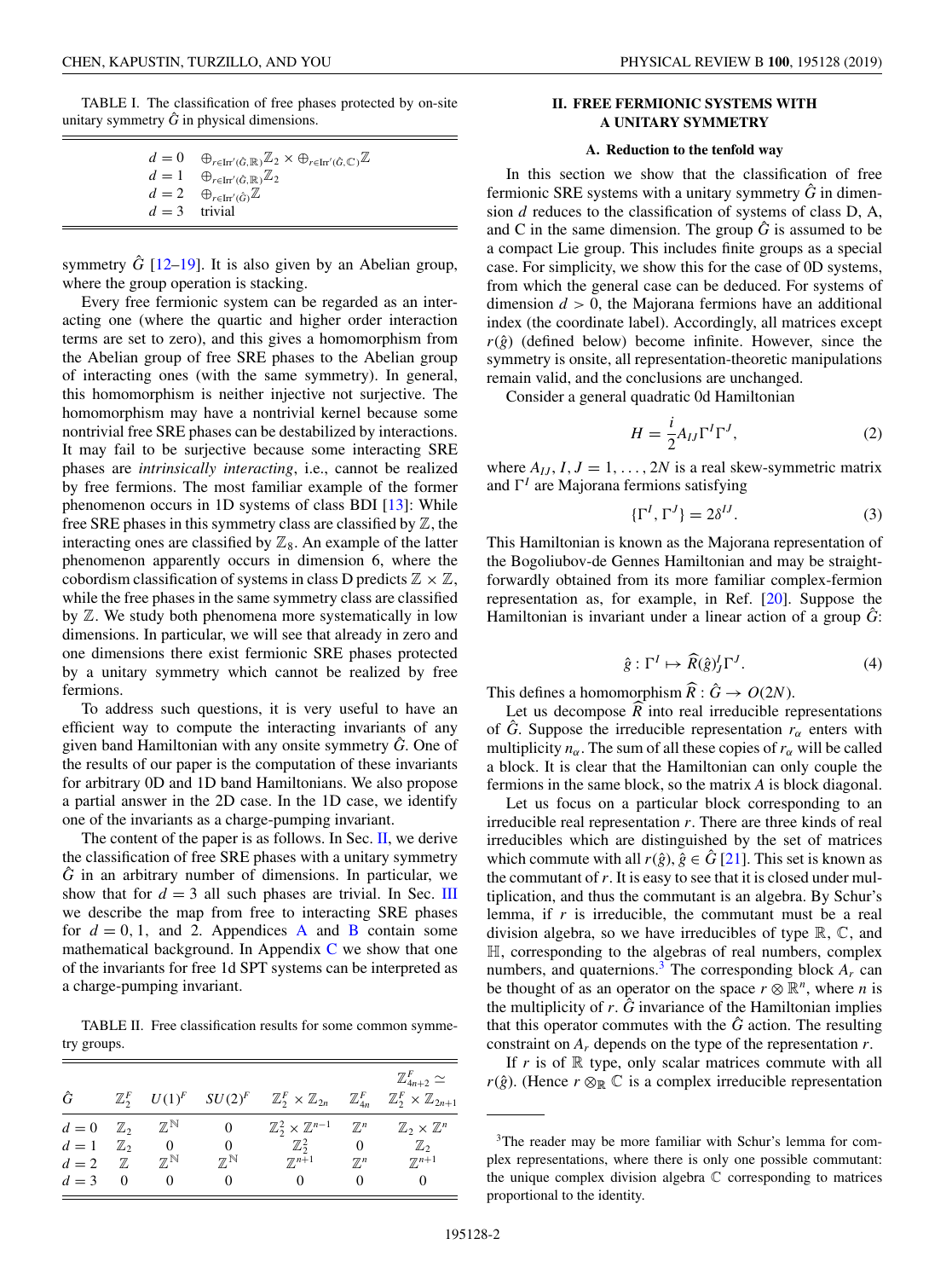<span id="page-2-0"></span>of  $\hat{G}$ . This is an equivalent characterization of  $\mathbb{R}$ -type irreducibles.) Hence *Ar* must have the form

$$
A_r = 1 \otimes \mathcal{A},\tag{5}
$$

where  $A$  is a real skew-symmetric matrix of size  $n \times n$ . There are no further constraints on  $A$ , so such a block can be thought of as describing dim *r* copies of a system of class D, i.e., a free fermion system whose only symmetry is the fermion parity. In particular,

$$
H = \frac{i}{2} A_{IJ} \Gamma^I \Gamma^J = \frac{i}{2} \sum_{\mu}^{\dim r} A_{ij} \Gamma^i_{\mu} \Gamma^j_{\mu}
$$
 (6)

where we have relabeled fermions  $\Gamma^I \mapsto \Gamma^i_\mu$  by indices  $i =$  $1, \ldots, n$  and  $\mu = 1, \ldots, \dim r$ .

If  $r$  is of  $\mathbb C$  type, then the algebra of matrices commuting with all  $r(\hat{g})$  is spanned by 1 and an element *J* satisfying  $J^2 =$  $-1$ . Since  $J<sup>T</sup>$  must be proportional to *J*, this means that  $J<sup>T</sup>$  = −*J*. The most general *G*ˆ-invariant *Ar* must have the form

$$
A_r = 1 \otimes A + J \otimes C, \tag{7}
$$

where  $A$  is skew symmetric and  $C$  is symmetric. We can equivalently parametrize such a Hamiltonian by a complex Hermitian matrix

$$
h = C + iA.
$$
 (8)

Upon complexification, we can decompose *r* into eigenspaces of *J* with eigenvalues  $\pm i$ . These eigenspaces are complex irreducible representations of  $\hat{G}$ , and it is clear that they are conjugate to each other. We will denote them  $q$  and  $\bar{q}$ . (An equivalent definition of a  $\mathbb C$ -type representation is that  $r \otimes_{\mathbb R} \mathbb C$ is a sum of two complex irreducible representations  $q$  and  $\bar{q}$ which are complex conjugate and inequivalent). The  $n \cdot \dim r$ Majorana fermions can be equivalently described by  $\frac{1}{2}n \cdot$ dim *r* complex fermions  $\Psi_k^a$ ,  $a = 1, ..., n, k = 1, ..., \frac{1}{2}$ dim *r* satisfying the commutation relations

$$
\left\{\Psi_k^a, \bar{\Psi}_l^b\right\} = \delta_b^a \delta_k^l. \tag{9}
$$

In terms of these fermions, the Hamiltonian takes the form

$$
H = \sum_{k,a,b} \bar{\Psi}_k^b h_a^b \Psi_k^a.
$$
 (10)

Thus a  $\mathbb C$ -type block can be thought of as describing dim  $q =$  $\frac{1}{2}$ dim *r* copies of a system of class A.

If  $r$  is of  $\mathbb H$  type, then the algebra of matrices commuting with all  $r(\hat{g})$  is spanned by 1 and three elements *I*, *J*, *K* which are skew symmetric and obey the relations

$$
I^2 = J^2 = K^2 = -1, \quad IJ = K. \tag{11}
$$

Accordingly, *Ar* must have the form

$$
A_r = 1 \otimes A + I \otimes B + J \otimes C + K \otimes D, \qquad (12)
$$

where  $A$  is skew symmetric and  $B, C, D$  are symmetric. Equivalently, we can introduce a Hermitian  $2n \times 2n$  matrix

$$
Z = \begin{pmatrix} C + iA & B + iD \\ B - iD & -(C + iA)^{T} \end{pmatrix}.
$$
 (13)

This is the most general Hermitian matrix satisfying the particle-hole (PH) symmetry condition

$$
C^{\dagger}Z^{T}C = -Z,\tag{14}
$$

where  $C = i\sigma_2 \otimes 1$ . Since  $C^*C = -1$ , such a PH-symmetric system belongs to class C.

To make this relationship with class C systems explicit, we again decompose  $r \otimes_{\mathbb{R}} \mathbb{C}$  into a pair of complex-conjugate representations  $q$  and  $\bar{q}$ . These two representations are equivalent, with the intertwiner being given by the tensor *I*. We also can think of *I* as a nondegenerate skew-symmetric pairing  $q \otimes q \rightarrow \mathbb{C}$ . This implies that dim *q* is divisible by 2 (and hence dim  $r$  is divisible by four). As in the  $\mathbb{C}$ -type case, we can describe the system by  $n \cdot \dim q$  complex fermions. However, the presence of a *G*ˆ-invariant tensor *I* means that the most general *G*ˆ-invariant Hamiltonian is

$$
H = \bar{\Psi}(1 \otimes h)\Psi + \frac{1}{2}(\Psi^T(I \otimes Y)\Psi + \text{H.c.}),\qquad(15)
$$

where *h* is a Hermitian matrix, and *Y* is a complex symmetric matrix. This is a BdG Hamiltonian, which can be rewritten in terms of Dirac-Nambu fermions

$$
\Phi = \begin{pmatrix} \Psi \\ (I \otimes 1)\bar{\Psi}^T \end{pmatrix} . \tag{16}
$$

The Dirac-Nambu spinors are defined so that the upper and lower components transform in the same way under *G*ˆ. They take values in  $q \otimes \mathbb{C}^2 \otimes \mathbb{C}^n$ , where  $\mathbb{C}^2$  is the Dirac-Nambu space. The particle-hole (PH) symmetry acts by

$$
C: \Phi \mapsto (I \otimes \sigma_1 \otimes 1)\bar{\Phi}^T \tag{17}
$$

and satisfies  $C^2 = -1$ . In terms of Dirac-Nambu spinors, the Hamiltonian takes the form

$$
H = \bar{\Phi}(1 \otimes Z)\Phi, \tag{18}
$$

where

$$
Z = \frac{1}{2} \begin{pmatrix} h & -Y^{\dagger} \\ -Y & -h^{T} \end{pmatrix}.
$$
 (19)

Such matrices describe the most general class C system. Thus an  $\mathbb{H}$ -type block can be thought of as describing dim  $q =$  $\frac{1}{2}$ dim *r* copies of a system of class C.

#### **B. Classification of free SRE phases with a unitary symmetry**

We always make the physically reasonable assumption that the generator of  $\mathbb{Z}_2^F$  acts on all fermions by negation, i.e.,

$$
\widehat{R}(P) = -1.\tag{20}
$$

The same must be true for all irreducible representations  $r_{\alpha}$ which appear with nonzero multiplicity. We will call such irreducible representations *allowed*. The set of all irreducible real representations of a compact group  $\hat{G}$  will be denoted Irr $(\hat{G})$ , while the set of all allowed irreducible real representations will be denoted  $\text{Irr}'(\hat{G})$ . The set of allowed irreducible representations of type  $K$  ( $K = \mathbb{R}, \mathbb{C}, \mathbb{H}$ ) will be denoted Irr<sup>'</sup>( $\hat{G}$ , *K*). If  $\hat{G} = \mathbb{Z}_2^F \times G$ , we can identify Irr'( $\hat{G}$ , *K*) with the set  $\text{Irr}(G, K)$ .

Let us recall the classification of class D, A, and C systems from the periodic table. Here we are listing only the "strong"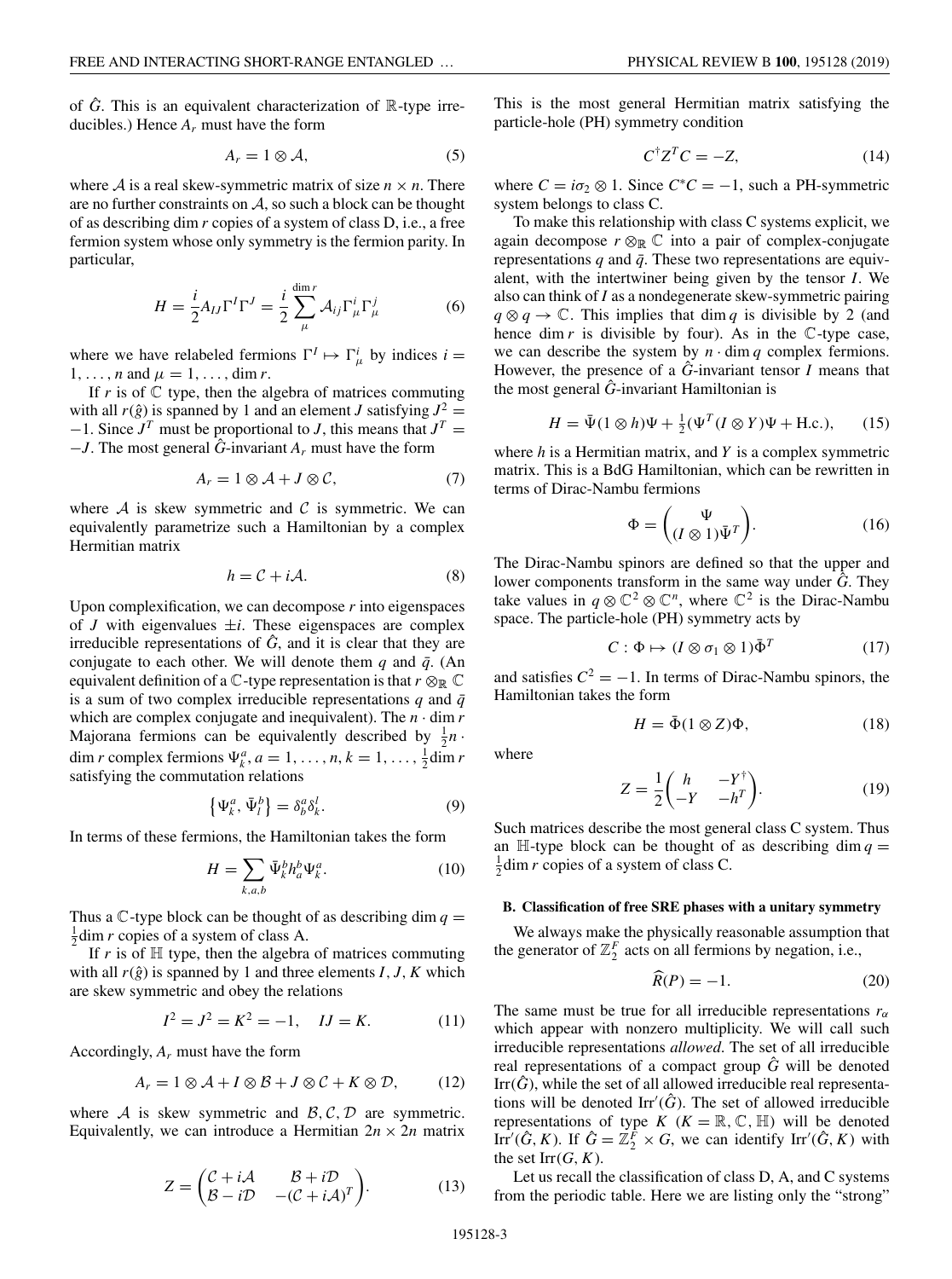<span id="page-3-0"></span>invariants which do not depend on translational invariance.

| $\begin{array}{l} \textrm{Class D (}\mathbb{R}\textrm{-type)}\\ \textrm{Class A (}\mathbb{C}\textrm{-type)}\\ \textrm{Class C (}\mathbb{H}\textrm{-type)} \end{array}$ |  |  |  |  |
|------------------------------------------------------------------------------------------------------------------------------------------------------------------------|--|--|--|--|
|                                                                                                                                                                        |  |  |  |  |

These results together with those of the previous subsection allow us to deduce the classification of free fermionic SREs with an arbitrary unitary symmetry  $\hat{G}$ . In the physically interesting dimensions  $d \leq 3$ , the classification is given in Table [I.](#page-1-0) This does not contradict the fact that there are interesting interacting fermionic 3D SREs.

In what follows, an invariant attached to a particular irreducible representation  $r_\alpha$  will be denoted  $\rho_\alpha$ . Depending on the spatial dimension and the type of  $r_\alpha$ ,  $\rho_\alpha$  will take values either in  $\mathbb{Z}_2$  or  $\mathbb{Z}$ . An invariant of free SRE phases will thus be a "vector" with components  $\varrho_{\alpha}$ . If  $\hat{G}$  is finite, then the number of allowed irreducible representations is finite, and the "vector" has a finite length. If  $\hat{G}$  is a compact Lie group, the number of allowed irreducible representations may be infinite, and then the space of "vectors" has infinite dimension (although all but a finite number of  $\varrho_{\alpha}$  are zero for a particular SRE phase). These vectors can be interpreted as elements of the (twisted) equivariant K theory, whose relevance to the classification of gapped band Hamiltonians is explained in Ref. [\[8\]](#page-10-0).

The above results can be simplified a bit when  $\hat{G}$  is a product of *G* and  $\mathbb{Z}_2^F$ . In this case the sums over allowed representations of  $\hat{G}$  can be replaced with the sums over all representations of *G*.

The  $\mathbb Z$  and  $\mathbb Z_2$  invariants that appear in K theory are relative invariants; that is, they detect something nontrivial about the junction between two phases. If one chooses a phase to regard as trivial (typically the phase containing the product state ground state in dimension  $d > 0$ , the invariant for the junction of a phase  $[H]$  with the trivial phase may be regarded as an absolute invariant of [*H*].

#### **C. Examples**

Let us consider a few examples of free classifications for common symmetry groups.

(i) Superconductors with spin-parity symmetry.  $\hat{G}$  =  $\mathbb{Z}_2^F \times \mathbb{Z}_2$ . The action of  $\mathbb{Z}_2^F$  on fermions is fixed, so we only need to choose the action of the second  $\mathbb{Z}_2$ . Overall, there are two allowed irreducible representations, both of them of  $\mathbb R$ type. Thus free phases with this symmetry are classified by  $\mathbb{Z}_2 \times \mathbb{Z}_2$  in 0D and 1D and by  $\mathbb{Z} \times \mathbb{Z}$  in 2D.

(ii) Charge-4e superconductors.  $\hat{G} = \mathbb{Z}_4$ , where the  $\mathbb{Z}_2$ subgroup is fermion parity.  $\mathbb{Z}_4$  has three irreducible real representations, of dimensions 1, 1, and 2, but only the twodimensional representation is allowed. It is of  $\mathbb C$  type, hence free 0D and 2D phases with this symmetry are classified by Z, while those in 1D have a trivial classification.

(iii)  $\hat{G} = \mathbb{Z}_2^F \times \mathbb{Z}_4$ . Allowed irreducible representations of  $\hat{G}$  are equivalent to the one-, one-, and two-dimensional irreducible representations of  $G = \mathbb{Z}_4$ . Therefore the 0D classification is  $\mathbb{Z}_2 \times \mathbb{Z}_2 \times \mathbb{Z}$ , the 1D classification is  $\mathbb{Z}_2 \times \mathbb{Z}_2$ , and the 2D classification is  $\mathbb{Z} \times \mathbb{Z} \times \mathbb{Z}$ .

(iv) Class A insulators.  $\hat{G} = U(1)$ , with the obvious  $\mathbb{Z}_2^F$ subgroup. There is one real representation for every nonnegative integer, but only odd integers are allowed. All of these representations are of  $\mathbb C$  type, so free 0D phases with this symmetry are classified by  $\mathbb{Z}^{\mathbb{N}}$ , that is, by a product of countably many copies of  $Z$ . Note that although the symmetry is the same as for class A insulators, the classification is different. This is because it is usually assumed that complex fermions have charge 1 with respect to  $U(1)$ , while we allow arbitrary odd charges. In 1D, there are no free phases with this symmetry, while in 2D there is again a  $\mathbb{Z}^{\mathbb{N}}$  classification.

(v)  $\hat{G} = SU(2)$  with  $\mathbb{Z}_2^F$  being the center. In this case, only representations of half-integer spin are allowed. All these representations are of H type, hence all free Hamiltonians with this symmetry are in the same (trivial) phase in both 0D and 1D. In 2D, the classification is  $\mathbb{Z}^{\mathbb{N}}$ .

# **III. INTERACTING INVARIANTS OF BAND HAMILTONIANS**

#### **A. Zero dimensions**

The only invariant of a general gapped fermionic 0D Hamiltonian with a unique ground state and symmetry  $\hat{G}$  is the charge<sup>4</sup> of the ground state

$$
\omega \in H^1(\hat{G}, U(1)).\tag{21}
$$

As usual, this charge suffers from ambiguities, so it is better to consider the relative charge of two ground states. Let us compute this relative charge for the free Hamiltonian corresponding to a representation *R*. We decompose it into irreducibles, compute the charge in each sector separately, and then add up the results.

Let us start with C-type representations. The corresponding Hamiltonian is described by a nondegenerate Hermitian matrix *h* of size  $n_r \times n_r$ . Suppose we are given two such matrices *h* and *h'*, with the number of negative eigenvalues  $m<sub>r</sub>$ and  $m'_r$ . We can consider a path deforming  $h'$  to  $h$ . Every time an eigenvalue of *h'* changes from a positive one to a negative one, the ground state is multiplied by an operator

$$
\prod_{a} \bar{\Psi}_{i}^{a} v^{i},\tag{22}
$$

where  $v^i$  is the corresponding eigenvector of *h*. Since  $\bar{\Psi}_i^a$ transforms under  $\hat{g} \in \hat{G}$  as

$$
\bar{\Psi}_i^a \mapsto \bar{q}(\hat{g})_b^a \bar{\Psi}_i^b, \tag{23}
$$

the above operator has charge det  $\bar{q}(\hat{g})$ . Thus a  $\mathbb{C}$ -type irreducible representation  $r_\alpha$  contributes a relative charge

$$
(\det \bar{q}_{\alpha}(\hat{g}))^{\varrho_{\alpha}}, \tag{24}
$$

where  $\varrho_{\alpha} = m_{\alpha} - m'_{\alpha} \in \mathbb{Z}$  is the relative topological invariant of a pair of gapped class A Hamiltonians.

For an  $\mathbb{R}$ -type representation  $r$ , the Hamiltonian is described by a nondegenerate skew-symmetric real matrix  $A_{r,ij}$ 

<sup>&</sup>lt;sup>4</sup>Recall that  $H^1(\hat{G}, U(1))$  is the group of one-dimensional unitary complex representations of *G*ˆ.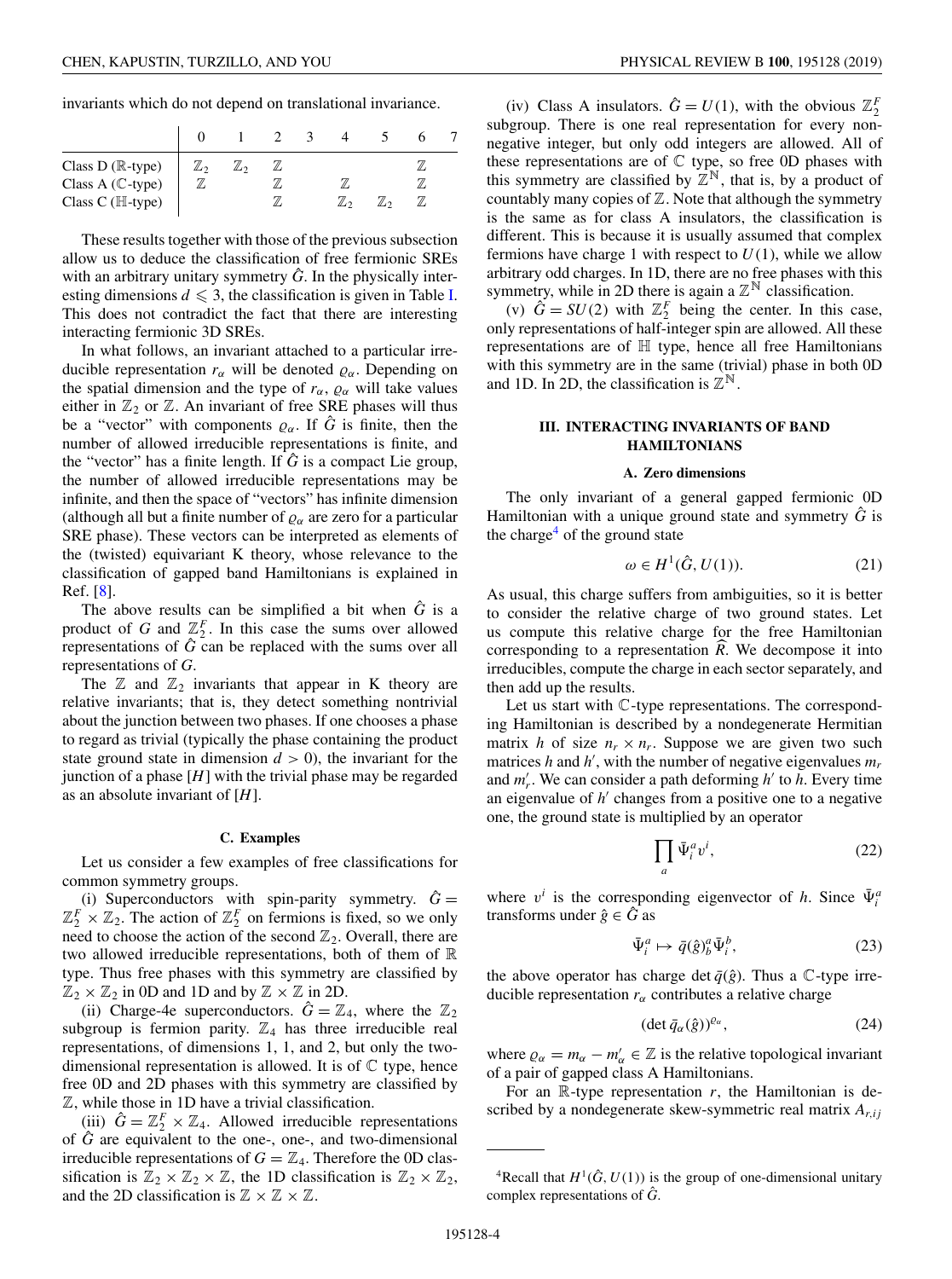of size  $n_r \times n_r$ . Any two such matrices  $A_r$  and  $A'_r$  are related by

$$
A_r = O^T A'_r O, \quad O \in O(n_r). \tag{25}
$$

To compute the relative charge of the ground states, we recall that the orthogonal group is generated by hyperplane reflections. Without loss of generality, we can assume that the hyperplane is orthogonal to the first coordinate axis. Let us compute the change in the ground state charge due to a reflection of the first coordinate axis. This corresponds to the following map on fermions:

$$
\Gamma_a^1 \mapsto -\Gamma_a^1, \quad a = 1, \dots, \dim r,\tag{26}
$$

while the rest of the fermions remain invariant. We need to treat separately the cases when dim *r* is even and when it is odd.

If dim *r* is even, the map on fermions is in  $SO(n_r \cdot \dim r)$ , even though it arises from an element of  $O(n_r)$  with determinant −1. On the Hilbert space, this map is represented by a bosonic operator proportional to

$$
\prod_{a=1}^{\dim r} \Gamma_a^1.
$$
 (27)

This operator carries charge det  $r(\hat{g})$  under  $\hat{g} \in \hat{G}$ , hence the relative charge of the ground state corresponding to a hyperplane reflection is det  $r(\hat{g})$ .

If dim *r* is odd, the map on fermions is an orthogonal transformation with determinant −1 and thus must be represented on the Hilbert space by a fermionic operator. This fermionic operator is proportional to

$$
\prod_{j=2}^{n_r} \prod_{a=1}^{\dim r} \Gamma_a^j.
$$
 (28)

It carries charge (det *r*( $\hat{g}$ ))<sup>*n<sub>r</sub>*−1</sup> = det *r*( $\hat{g}$ ) under  $\hat{g} \in \hat{G}$ . Hence the relative charge of the ground state is again det  $r(\hat{g})$ .

We conclude that when  $O \in O(n_r)$  is a hyperplane reflection, the relative charge of the ground state under  $\hat{g} \in \hat{G}$  is det  $r(\hat{g})$ . Since det  $r(\hat{g}) = \pm 1$  and every element of  $SO(n_r)$  is a product of an even number of hyperplane reflections, this implies that the relative charge is trivial when  $O \in SO(n_r)$ . Since every element of  $O(n_r)$  is a product of a hyperplane reflection and an element of  $SO(n_r)$ , the relative charge of the ground state for an *O* which is not in  $SO(n_r)$  is det  $r(\hat{g})$ .

To summarize, the relative charge contribution from an R-type representation  $r_{\alpha}$  is

$$
(\det r_{\alpha}(\hat{g}))^{\varrho_{\alpha}}, \tag{29}
$$

where  $\varrho_{\alpha} \in \mathbb{Z}_2$  is the relative invariant of a pair of gapped class D Hamiltonians. Finally, H-type representations do not contribute to the relative charge since all 0D class C systems are deformable into each other. In summary, the map from free to interacting phases in 0D is

$$
\{\varrho_{\alpha}\} \mapsto \omega(\hat{g}) = \prod_{\alpha \in Irr'(\hat{G}, \mathbb{R})} (\det r_{\alpha}(\hat{g}))^{\varrho_{\alpha}} \prod_{\alpha \in Irr'(\hat{G}, \mathbb{C})} (\det \bar{q}_{\alpha}(\hat{g}))^{\varrho_{\alpha}}.
$$
\n(30)

In what follows, we often find it more convenient to identify  $U(1)$  with  $\mathbb{R}/\mathbb{Z}$ , i.e., write the Abelian group operation on 1-cocycles additively rather than multiplicatively. This  $\omega_1 + \omega_2$ . The first term

$$
\omega_1(\hat{g}) = \sum_{\alpha \in \text{Irr}'(\hat{G}, \mathbb{R})} \frac{1}{2\pi i} \varrho_\alpha \log \det r_\alpha(\hat{g}) \tag{31}
$$

can be interpreted as the weighted sum of the first Stiefel-Whitney classes of the representations  $r_\alpha$  (see Appendix [B](#page-8-0)) for an explanation of this terminology). More precisely, the first Stiefel-Whitney class  $w_1(r_\alpha)$  is an element of  $H^1(\hat{G}, \mathbb{Z}_2)$ , while  $\omega_1$  involves the corresponding class in  $H^1(\hat{G}, \mathbb{R}/\mathbb{Z})$ which we denote  $w_1^{U(1)}(r_\alpha)$ :

$$
\omega_1 = \sum_{\alpha \in \text{Irr}'(\hat{G}, \mathbb{R})} \varrho_\alpha w_1^{U(1)}(r_\alpha) \in H^1(\hat{G}, \mathbb{R}/\mathbb{Z}).\tag{32}
$$

The second term which arises from C-type representations can be interpreted in terms of the first Chern class of the complex representations *q*α:

$$
\omega_2 = \sum_{\alpha \in \text{Irr}'(\hat{G}, \mathbb{C})} \beta^{-1}(c_1(\varrho_\alpha q_\alpha)) \in H^1(\hat{G}, \mathbb{R}/\mathbb{Z}).\tag{33}
$$

Here  $\beta^{-1}$  is the inverse of the Bockstein isomorphism  $\beta$ :  $H^1(\hat{G}, \mathbb{R}/\mathbb{Z}) \to H^2(\hat{G}, \mathbb{Z})$ . In the 0D case, it seems superfluous to express determinants in terms of Stiefel-Whitney and Chern classes, but in higher dimensions characteristic classes of representations become indispensable. They are briefly reviewed in Appendix [B.](#page-8-0)

It is clear that the map from  $\{\varrho_{\alpha}\}\$  to  $\omega$  is many-to-one for almost all  $\hat{G}$ . In fact, for Lie group symmetries, such as  $U(1)$ or *SU* (2), a single interacting phase corresponds to an infinite number of free phases.

More surprisingly, the map may fail to be surjective. A class  $\omega \in H^1(\hat{G}, U(1))$  defines a one-dimensional complex representation *q* of  $\hat{G}$ . If this representation is allowed (i.e., if  $\omega(P) = -1$ , we can take a complex fermion  $\bar{\Psi}$  and its Hermitian conjugate  $\Psi$  and let them transform in the representations  $q$  and  $\bar{q}$ , respectively. Now the two  $\hat{G}$ -invariant Hamiltonians

$$
H_{\pm} = \pm \left(\bar{\Psi}\Psi - \frac{1}{2}\right) \tag{34}
$$

have relative ground-state charge  $\omega$ . But if the representation *q* is not allowed,  $\omega(P) = 1$ , then the situation is more complicated. For certain  $\hat{G}$  there are no allowed one-dimensional representations at all, but one could try to use higher-dimensional allowed representation to get the relative ground-state charge  $\omega$ .

Let us exhibit an example of a group  $\hat{G}$  where certain relative charges  $\omega$  cannot be obtained from free systems. This shows that the map from free to interacting 0D phases is not surjective, in general. Consider extending the group  $G = \mathbb{Z}_4 \times \mathbb{Z}_4$  by  $\mathbb{Z}_2$ . If the extension class in  $H^2(G, \mathbb{Z}_2)$  maps to a nontrivial element in  $H^2(G, U(1))$ , the group  $\hat{G}$  may be presented in terms of generators *A*, *B*, *P*, where *P* is central and

$$
P^2 = A^4 = B^4 = 1
$$
 and  $AB = PBA$ . (35)

The group of one-dimensional representations of  $\hat{G}$  is then the same as the group of one-dimensional representations of *G*, i.e.,  $\mathbb{Z}_4 \times \mathbb{Z}_4$ , defined by  $q(A), q(B) \in \{\pm 1, \pm i\}$ . All sixteen of these are disallowed, as  $q(P) = +1$ . Up to equivalence, only four irreducible representations remain. They are two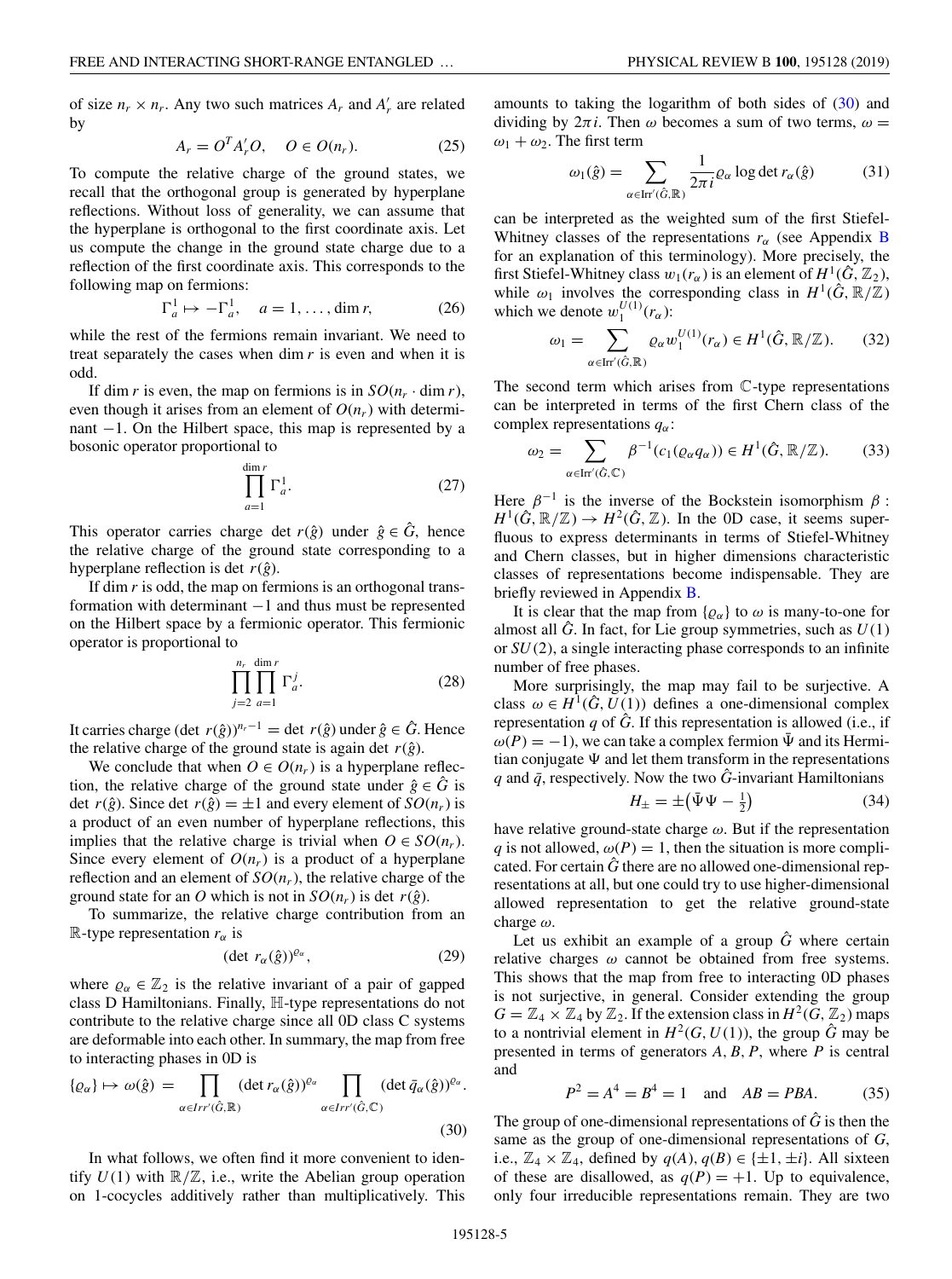<span id="page-5-0"></span>dimensional and of the form  $q(P) = -1_2$  (allowed),  $q(A) =$  $i^a \sigma_z$ , and  $q(B) = i^b \sigma_x$ , for *a*, *b* ∈ {0, 1}. Each is related to a complexification of a real irreducible representation *r* by  $r_{\mathbb{C}} = q \oplus \bar{q}$  and has det  $q(\hat{g}) \in \{\pm 1\}$ . This means that twelve out of sixteen cocycles [those with  $\omega(\hat{g}) = \pm i$  for some  $\hat{g}$ ] do not arise from free systems.

#### **B. One dimension**

Let us begin by recalling invariants of interacting fermionic SRE phases in 1D and their interpretation in terms of boundary zero modes. Any fermionic 1D SRE phase has an invariant  $\gamma \in \mathbb{Z}_2$  [\[13\]](#page-10-0). (From now on, we will write  $\mathbb{Z}_2$  additively, i.e., identify it with the set {0, 1}, unless stated otherwise.) It tells us whether the number of fermionic zero modes on the boundary is even or odd. Algebraically, if  $\gamma = 0$ , the algebra of boundary zero modes  $A_b$  is a matrix algebra, while for  $\gamma = 1$  it is a sum of two matrix algebras. In both cases  $A_b$ is simple provided we regard it as a  $\mathbb{Z}_2^F$ -graded algebra. In the case  $\gamma = 0$ , the graded center of  $A_b$  is isomorphic to  $\mathbb{C}$ , while for  $\gamma = 1$  it is isomorphic to Cl(1). The odd generator of  $Cl(1)$  is denoted  $Z$ .

If the system also has a unitary symmetry  $\hat{G}$ , then there are further invariants whose form depends on the value of *γ* [\[13\]](#page-10-0). If  $\gamma = 0$ , the additional invariant is  $\hat{\alpha} \in H^2(\hat{G}, U(1))$ . If  $\gamma = 1$ , the additional invariants are a homomorphism  $\mu$ :  $\hat{G} \rightarrow \mathbb{Z}_2$  such that  $\mu(P) = 1$  (the generator of  $\mathbb{Z}_2$ ) and  $\alpha \in$  $H^2(G, U(1))$ . A homomorphism  $\mu$  allows one to define an isomorphism  $\hat{G} \simeq G \times \mathbb{Z}_2^F$  as follows:

$$
\hat{g} \mapsto (g, \mu(\hat{g})). \tag{36}
$$

So if  $\hat{G}$  is not isomorphic to the product  $G \times \mathbb{Z}_2^F$ , the case  $\gamma = 1$  is impossible.

Note that there is a homomorphism  $H^2(\hat{G}, U(1)) \rightarrow$  $H^1(G, \mathbb{Z}_2)$  whose kernel is noncanonically isomorphic to  $H^2(G, U(1))$ . To see this, let us define the group law on  $\hat{G}$ using a  $\mathbb{Z}_2$ -valued 2-cocycle  $\rho$  on *G*:

$$
(g, \varepsilon) \circ (g', \varepsilon') = (gg', \varepsilon + \varepsilon' + \rho(g, g')),g, g' \in G, \varepsilon, \varepsilon' \in \{0, 1\}.
$$
 (37)

Then  $\hat{\alpha}$  can be parameterized by a pair of cochains  $(\alpha, \beta) \in$  $C^2(G, U(1)) \times C^1(G, \mathbb{Z}_2)$  satisfying  $\delta \beta = 0$  and  $\delta \alpha = \frac{1}{2}\rho \cup$ β, modulo  $\alpha \mapsto \alpha + \delta \lambda$ ,  $\lambda \in C^1(G, U(1))$ . The map from  $H^2(\hat{G}, U(1))$  to  $H^1(G, \mathbb{Z}_2)$  sends the pair  $(\alpha, \beta)$  to  $\beta$ .

The boundary interpretation of the additional invariants also depends on whether  $\gamma = 0$  or  $\gamma = 1$ . For  $\gamma = 0$ , the algebra  $A_b$  is a matrix algebra, and therefore  $\hat{G}$  acts on it by conjugation:

$$
\hat{g}: a \mapsto V(\hat{g})aV(\hat{g})^{-1}, \quad a \in A_b.
$$
 (38)

One can even choose the invertible elements  $V(\hat{g}) \in A_b$  to be unitary  $(A_b)$  is actually a  $C^*$  algebra, so the notion of a unitary element makes sense). The elements  $V(\hat{g})$  are well defined up to a  $U(1)$  factor and satisfy

$$
V(\hat{g})V(\hat{g}') = \hat{\alpha}(\hat{g}, \hat{g}')V(\hat{g}\hat{g}'),\tag{39}
$$

where  $\hat{\alpha}$  is a 2-cocycle on  $\hat{G}$ .

On the other hand, if  $\gamma = 1$ , then the same considerations apply to the even part of the graded algebra  $A<sub>b</sub>$ , and one gets an invariant  $\alpha \in H^2(G, U(1))$  in the same way. In addition, one can ask how the group  $\tilde{G}$  acts on the odd central element  $\hat{Z} \in A_b$ . One must have

$$
\hat{g} : \hat{Z} \mapsto (-1)^{\mu(\hat{g})} \hat{Z},\tag{40}
$$

where  $\mu$ :  $\hat{G} \rightarrow \mathbb{Z}_2$  is a homomorphism satisfying  $\mu(P) = 1$ .

As explained above, free SRE 1D systems with symmetry *G* are classified by a sequence of invariants  $\varrho_{\alpha} \in \mathbb{Z}_2$ , one for each real irreducible representation of  $\hat{G}$  of  $\mathbb R$  type. The physical meaning of  $\rho_{\alpha}$  is simple. The group  $\hat{G}$  acts on the boundary zero modes (assumed to form a Clifford algebra) via a real representation<sup>5</sup>

$$
\mathcal{R} = \bigoplus \nu_{\alpha} r_{\alpha}.\tag{41}
$$

The integer  $v_{\alpha}$  reduced modulo 2 is the free topological invariant  $\varrho_{\alpha}$  discussed in Sec. [II B.](#page-2-0)

Let us now describe the map from free to interacting invariants. For a free system, the algebra of boundary zero modes is  $A_b = Cl(M)$ , so one has  $\gamma = M \text{ mod } 2$ . Equivalently, using the decomposition  $(41)$ , we get

$$
\gamma = \sum_{\alpha} \varrho_{\alpha} \dim r_{\alpha} \mod 2. \tag{42}
$$

Now let us determine the remaining invariants. Consider the case  $\gamma = 0$  first. Then  $O(M)$  is a nontrivial extension of *SO*(*M*) by  $\mathbb{Z}_2$ . We can interpret  $A_b = \text{Cl}(M)$  as the algebra of operators on a Fock space of dimension  $2^{M/2}$ , and the group  $\hat{G}$  acts projectively on this space. The cohomology class of the corresponding cocycle is  $\hat{\alpha}$ . Clearly, it is completely determined by the representation  $\mathcal{R}: \tilde{G} \to O(M)$ .

From the group-theoretic viewpoint, a projective action of  $\hat{G}$  on the Fock space is the same as a homomorphism  $\hat{G} \rightarrow$  $Pin_c(M)$ , where  $Pin_c(M)$  is a certain nontrivial extension of  $O(M)$  by  $U(1)$ .  $Pin<sub>c</sub>(M)$  and related groups are reviewed in Appendix [A.](#page-7-0) Thus  $\hat{\alpha}$  is the obstruction to lifting  $\mathcal R$  to a homomorphism  $\hat{G} \rightarrow Pin_c(M)$ . As discussed in Appendix [B,](#page-8-0) this obstruction is the image of the second Stiefel-Whitney class of R under the homomorphism  $H^2(\hat{G}, \mathbb{Z}_2) \to H^2(\hat{G}, U(1))$ . We denote it  $w_2^{U(1)}(\mathcal{R})$ . The Whitney formula for Stiefel-Whitney classes says

$$
w_2(\mathcal{R}) = w_2(\bigoplus_{\alpha} v_{\alpha} r_{\alpha}) = \sum_{\alpha} \varrho_{\alpha} w_2(r_{\alpha})
$$

$$
+ \sum_{\alpha < \beta} \varrho_{\alpha} \varrho_{\beta} w_1(r_{\alpha}) \cup w_1(r_{\beta}). \tag{43}
$$

Therefore

 $\hat{\alpha}$ 

$$
= w_2^{U(1)}(\mathcal{R}) = \sum_{\alpha} \varrho_{\alpha} w_2^{U(1)}(r_{\alpha})
$$

$$
+ \sum_{\alpha < \beta} \frac{1}{2} \varrho_{\alpha} \varrho_{\beta} w_1(r_{\alpha}) \cup w_1(r_{\beta}). \tag{44}
$$

Note that  $Pin_c(M)$  is a  $\mathbb{Z}_2$ -graded group, i.e., it is equipped with a homomorphism to  $\mathbb{Z}_2$ . The value of this homomorphism tells us if  $V(\hat{g})$  is an even or odd element in Cl(*M*).

<sup>&</sup>lt;sup>5</sup>One should not confuse the "boundary" representation  $\mathcal R$  with the on-site representation  $\hat{R}$ . The former can be odd dimensional, while the latter is always even dimensional. Also,  $\overline{R}$  takes values in  $SO(2N)$ , while  $R$  in general takes values in the orthogonal group.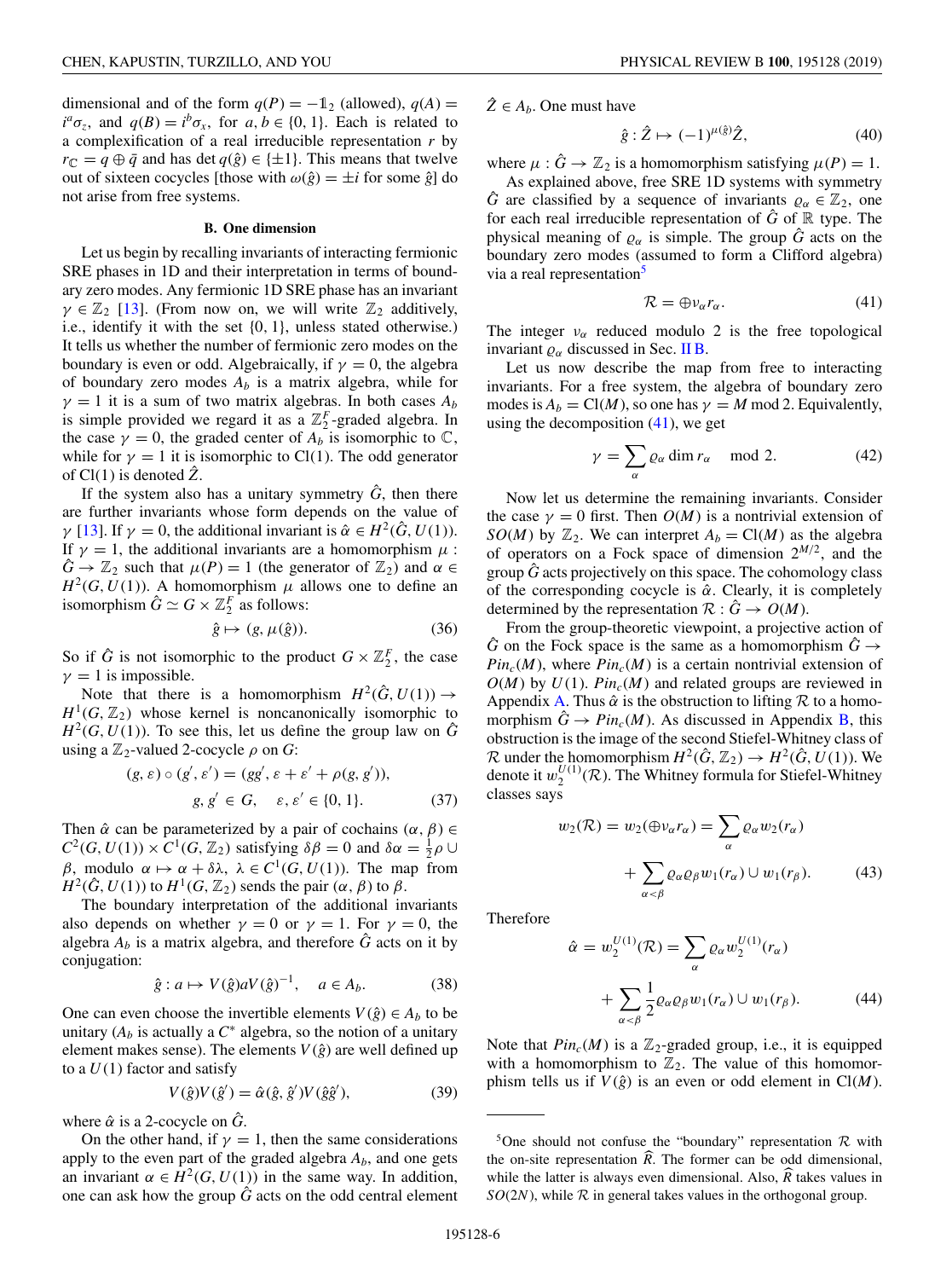<span id="page-6-0"></span>It is easy to see that this homomorphism is precisely  $\beta(g)$ . On the other hand, as explained in Appendix  $\overline{B}$ , the said homomorphism is simply det  $\mathcal{R}(\hat{g})$ . Thus

$$
\beta = w_1(\mathcal{R}) = \sum_{\alpha} \varrho_{\alpha} w_1(r_{\alpha}). \tag{45}
$$

In Appendix [C](#page-9-0) we give an alternate characterization of  $\beta$  as a charge-pumping invariant.

Now consider the case  $\gamma = 1$ , where  $A_b \simeq \text{Cl}(M)$  with odd *M*. In agreement with Ref. [\[13\]](#page-10-0), the map  $\hat{g} \mapsto \det \mathcal{R}(\hat{g})$ defines a splitting of  $\hat{G}$ , i.e., an isomorphism  $G \times \mathbb{Z}_2^F \simeq \hat{G}$ . This means

$$
\mu = w_1(\mathcal{R}) = \sum_{\alpha} \varrho_{\alpha} w_1(r_{\alpha}). \tag{46}
$$

We can define a new representation  $\tilde{\mathcal{R}}$  :  $G \rightarrow SO(M)$  by

$$
\tilde{\mathcal{R}}(g) = \mathcal{R}(\hat{g}) \det \mathcal{R}(\hat{g}). \tag{47}
$$

Here  $\hat{g} \in \hat{G}$  is any lift of  $g \in G$ . Thus we get a homomorphism

$$
G \times \mathbb{Z}_2^F \to O(M) \simeq SO(M) \times \mathbb{Z}_2^F, \quad (g, \varepsilon) \mapsto (\tilde{\mathcal{R}}(g), \varepsilon).
$$
\n(48)

By definition,  $\alpha$  is the obstruction for lifting  $\tilde{\mathcal{R}}$  to a homomorphism  $G \to Spin<sub>c</sub>(M)$ . Thus

$$
\alpha = w_2^{U(1)}(\tilde{\mathcal{R}}). \tag{49}
$$

Using a formula for Stiefel-Whitney classes of a tensor prod-uct (see Appendix [B\)](#page-8-0), one can show that  $w_2(\mathcal{R}) = w_2(\mathcal{R})$ , and thus one can also write

$$
\alpha = w_2^{U(1)}(\mathcal{R}).\tag{50}
$$

We note that the map from free to interacting 1D SRE phases is compatible with the stacking law derived in Refs. [\[17,22\]](#page-10-0). For example, if we consider for simplicity the case  $\gamma = 0$ , then the stacking law takes the form

$$
\hat{\alpha} \circ \hat{\alpha}' = \hat{\alpha} + \hat{\alpha}' + \frac{1}{2}\beta \cup \beta'. \tag{51}
$$

On the other hand, stacking two SRE systems characterized by representations  $R$  and  $R'$  gives an SRE system corresponding to the representation  $\mathcal{R} \oplus \mathcal{R}'$ . If we set  $\alpha = w_2^{U(1)}(\mathcal{R}) = \frac{1}{2}w_2(\mathcal{R})$  and  $\beta = w_1(\mathcal{R})$  then the stacking law (51) follows  $\frac{1}{2}w_2(\mathcal{R})$  and  $\beta = w_1(\mathcal{R})$ , then the stacking law (51) follows from the Whitney formulas

$$
w_1(\mathcal{R} \oplus \mathcal{R}') = w_1(\mathcal{R}) + w_1(\mathcal{R}'),\tag{52}
$$

$$
w_2(\mathcal{R} \oplus \mathcal{R}') = w_2(\mathcal{R}) + w_2(\mathcal{R}') + w_1(\mathcal{R}) \cup w_1(\mathcal{R}').
$$
 (53)

It is clear that the map from free to interacting phases is not injective. Let us discuss surjectivity. We have seen that for free systems the invariants  $\hat{\alpha}$  and  $\alpha$  are always of order 2. Hence to get an example of a fermionic SRE phase which cannot be realized by free fermions, it is sufficient to pick a  $\hat{G}$  and a nontrivial 2-cocycle which is not of order 2. For example, if we take  $\hat{G} = \mathbb{Z}_2^F \times \mathbb{Z}_3 \times \mathbb{Z}_3$ , and take  $\alpha$  to be any nontrivial element of  $H^2(\bar{Z}_3 \times Z_3, U(1)) = Z_3$ , then such a phase cannot be realized by free fermions.

One might hope that perhaps every  $\hat{\alpha}$  or  $\alpha$  of order 2 can be realized by free fermions, but this is not the case either. The reason for this is that for any orthogonal representation  $\mathcal R$  of  $\hat{G}$ , the 2-cocycle  $w_2(\mathcal{R})$  satisfies some relations [\[23\]](#page-11-0). This is explained in Appendix [B.](#page-8-0) These relations need not hold for a general 2-cocycle on  $\hat{G}$ . Unfortunately, the simplest example of  $\hat{G}$  for which this happens is rather nontrivial [\[24\]](#page-11-0).

While not every fermionic 1D SRE phase can be realized by free fermions, every fermionic 1D SRE phase with  $\hat{G} \simeq$  $G \times \mathbb{Z}_2^F$  can be realized by stacking bosonic 1D SRE phases with free fermions. First, we can change  $\gamma$  of an SRE phase at will by stacking with the Kitaev chain. If we make  $\gamma = 0$  by such stacking, then we can change  $\beta$  at will by stacking with two copies of the Kitaev chain on which the group *G* acts by

$$
(\gamma_1, \gamma_2) \mapsto ((-1)^{\beta(g)} \gamma_1, \gamma_2). \tag{54}
$$

Finally, since  $\alpha$  is an arbitrary element of  $H^2(G, U(1))$  in this case, one can change it at will by stacking with bosonic SRE phases with symmetry *G*.

#### **C. Two dimensions**

To every fermionic 2D SRE phase one can attach an integer invariant  $\kappa$ . It measures the chiral central charge for the boundary CFT.

If the SRE has a unitary symmetry  $\hat{G}$ , there are further invariants. For simplicity, let us assume that we are given an isomorphism  $\hat{G} \simeq G \times \mathbb{Z}_2^F$ . We will also assume that *G* is finite, rather than merely compact. Then the invariants are a 1-cocycle  $\gamma \in H^1(G, \mathbb{Z}_2)$ , a 2-cocycle  $\beta \in H^2(G, \mathbb{Z}_2)$ , and a 3-cochain  $\alpha \in C^3(G, U(1))$  satisfying

$$
\delta \alpha = \frac{1}{2} \beta \cup \beta. \tag{55}
$$

There are certain nontrivial identifications on these data, see Refs. [\[14,22\]](#page-10-0). The Abelian group structure corresponding to stacking the systems is also quite nontrivial. We just note for future use that if we ignore  $\alpha$ , the group law is

$$
(\beta, \gamma) + (\beta', \gamma') = (\beta + \beta' + \gamma \cup \gamma', \gamma + \gamma').
$$
 (56)

The physical meaning of these invariants is somewhat complicated, with the exception of  $\gamma(g)$ : It measures the number of Majorana zero modes on a *g* vortex, reduced modulo 2. On the other hand, a free 2D SRE is characterized by a sequence of invariants  $\varrho_{\alpha} \in \mathbb{Z}$ , one for each real irreducible representation of *G*.

It is easy to determine the chiral central charge  $\kappa$  for such a free SRE. A basic system of class D has  $\kappa = 1/2$ . For example, a  $p + ip$  superconductor has a single chiral Majorana fermion on the boundary which has chiral central charge  $1/2^6$  A basic system of class A has  $\kappa = 1$ . For example, the basic Chern insulator has a single chiral complex fermion on the boundary which has chiral central charge 1. Two basic class C systems<sup>7</sup> have chiral central charge 2. For example, two copies of the basic Chern insulator can be regarded as the basic class C system tensored with a two-dimensional

<sup>&</sup>lt;sup>6</sup>In the literature on fermionic SRE phases, it is common to rewrite systems of class D, which only have a  $\mathbb{Z}_2^F$  symmetry, as systems with both a  $U(1)$  symmetry and a particle-hole symmetry  $[20,25]$  $[20,25]$ . This entails doubling the number of degrees of freedom and therefore doubling κ.

<sup>&</sup>lt;sup>7</sup>Since dim *q* is even for  $H$ -type representations, only an even number of class C systems can occur.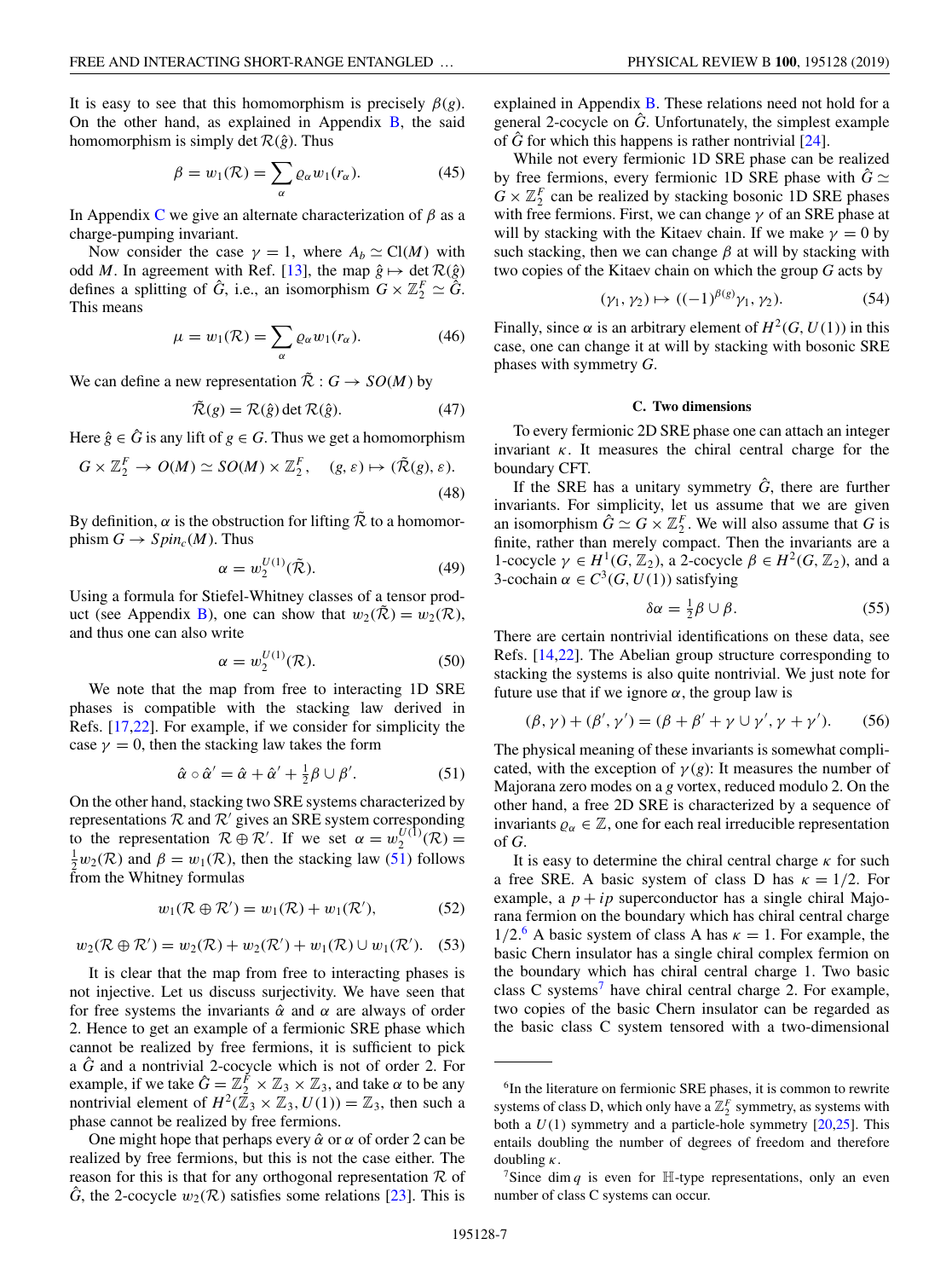<span id="page-7-0"></span>representation of  $SU(2)$ , and thus has  $\kappa = 2$ . Consequently, the chiral central charge is given by

$$
\kappa = \frac{1}{2} \sum_{r_{\alpha} \in \text{Irr}(G)} \varrho_{\alpha} \dim r_{\alpha}.
$$
 (57)

The other interacting invariants are harder to deduce. We will propose natural candidates for  $\gamma$  and  $\beta$  based on experience with lower-dimensional cases.

Given an orthogonal representation  $r : G \to O(n)$  we can define a 1-cocycle

$$
\det r(g) \in H^1(G, \mathbb{Z}_2). \tag{58}
$$

It is sometimes called the first Stiefel-Whitney class of *r*, for reasons explained in Appendix **B**. We will denote it  $w_1(r)$ . For irreducible representations of type  $\mathbb C$  and  $\mathbb H$  it is trivial.<sup>8</sup>

Similarly, we can define the second Stiefel-Whitney class of *G* as an obstruction to lifting  $r: G \to O(n)$  to  $\tilde{r}_+ : G \to$ *Pin*<sub>+</sub>(*n*). One can lift each *r*(*g*) to an element  $\tilde{r}_+(g) \in Pin_+$ , but the composition law will only hold up to a 2-cocycle  $\lambda(g, g')$  with values in  $\pm 1$ . Thus we get a well-defined element  $w_2(r) \in H^2(G, \mathbb{Z}_2)$ . One might also consider an obstruction to lifting *r* to a homomorphism  $\tilde{r}$  : *G* → *Pin*<sub>−</sub>(*n*), but it is expressed in terms of  $w_2(r)$  and  $w_1(r)$  (namely, the *Pin*<sub>−</sub> obstruction is  $w_2 + w_1^2$ ).

A natural guess for the contribution of an irreducible  $r_\alpha$  to *γ* is  $ρ<sub>α</sub> w<sub>1</sub>(r<sub>α</sub>)$ . Assuming this, the formula for the invariant γ is

$$
\gamma = \sum_{r_{\alpha} \in \text{Irr}(G,\mathbb{R})} \varrho_{\alpha} w_1(r_{\alpha}) = w_1(\mathcal{R}), \tag{59}
$$

where we defined a "virtual representation"<sup>9</sup>

$$
\mathcal{R} = \bigoplus_{\alpha} \varrho_{\alpha} r_{\alpha}.
$$
 (60)

Note that only R-type representations contribute to  $\gamma$ , since only those representations can have nonzero  $w_1(r)$ . On the other hand, R includes all representations.

There are two natural guesses for the contribution of a single irreducible *r* to  $\beta$ :  $w_2(r)$  or  $\tilde{w}_2(r) = w_2(r) + w_1(r)^2$ . To derive  $\beta$  for a general virtual representation  $\mathcal{R}$ , we note that the Whitney formula for Stiefel-Whitney classes says

$$
w_2(R + \mathcal{R}') = w_2(\mathcal{R}) + w_2(\mathcal{R}') + w_1(\mathcal{R}) \cup w_1(\mathcal{R}').
$$
 (61)

The same formula applies to  $\tilde{w}_2(r)$ . This formula looks just like the stacking law for  $\beta$  and  $\gamma$ , if we identify  $\gamma$  with  $w_1$ and  $\beta$  with  $w_2$  (or  $\tilde{w}_2$ ). Hence for a general  $\mathcal R$  we have either  $\beta(\mathcal{R}) = w_2(\mathcal{R})$  or  $\beta(\mathcal{R}) = w_2(\mathcal{R}) + w_1(\mathcal{R})^2$ .

A nontrivial check on both of these candidates is that they are compatible with the group supercohomology equation. This equation implies that  $\beta \cup \beta \in H^4(G, \mathbb{Z}_2)$  maps to a trivial class in  $H^4(G, U(1))$ . This is automatically satisfied

for both  $\beta = w_2(\mathcal{R})$  and  $\beta = w_2(\mathcal{R}) + w_1(\mathcal{R})^2$ , as shown in Appendix [B.](#page-8-0)

Is there any way to decide between the two candidates for  $\beta$ ? Not without understanding better the physical meaning of β. Indeed, formally, a change of variables  $\beta \mapsto \beta + \gamma \cup \gamma$  is an automorphism of the group of fermionic SRE phases in 2D. This automorphism maps one candidate for  $\beta$  to the other one. Thus formally they are equally good. One can pick one over another only if one assigns  $\beta$  a particular physical meaning. The same is even more true about  $\alpha \in C^3(G, U(1))$ , since it depends on various choices in a complicated way.

Let us make a few remarks about surjectivity of the map from free to interacting SRE phases in the 2D case. It is clear that every value of the parameter  $\gamma \in H^1(G, \mathbb{Z}_2)$  can be realized by free fermionic systems. One can just take two copies of the basic system of class A with opposite values of the chiral central charge  $\kappa$  (for example, a  $p + ip$  superconductor stacked with a  $p - ip$  superconductor) and let G act only on the first copy via a one-dimensional real representation of *G* given by the 1-cocycle  $\gamma$ . This construction was used in Ref. [\[26\]](#page-11-0) for the case  $G = \mathbb{Z}_2$ .

One can also ask if every  $\beta$  that solves the supercohomology equation can be realized by free fermions. The answer appears to be no [\[23\]](#page-11-0), for a sufficiently complicated *G*. The reason is again some highly nontrivial relations satisfied by Stiefel-Whitney classes. Thus not all supercohomology phases in 2D can be realized by free fermions. At the moment we do not know how to find a concrete example of a finite group *G* for which this happens. It would be interesting to study this question further and in particular determine both  $\alpha$ and β for a general 2D band Hamiltonian with symmetry *G*.

### **ACKNOWLEDGMENTS**

A.T. is grateful to N. Strickland, M. Grant, and M. Wendt for their answers to the MathOverflow question Ref. [\[23\]](#page-11-0). This research was supported in part by the US Department of Energy, Office of Science, Office of High Energy Physics, under Award Number DE-SC0011632. The work of A.K. was partly performed at the Aspen Center for Physics, which is supported by National Science Foundation Grant No. PHY-1607611. A.K. was also supported by the Simons Investigator Award.

#### **APPENDIX A: PIN GROUPS**

Here we review the definition and some properties of *Pin* groups following Ref. [\[27\]](#page-11-0). Just as *S pin*(*M*) is a nontrivial extension of *SO*(*M*) by  $\mathbb{Z}_2$ ,  $Pin_+(M)$  and  $Pin_-(M)$  are extensions of  $O(M)$  by  $\mathbb{Z}_2$ . Since  $O(M)$  has two connected components, so do  $Pin_{+}(M)$ . The connected component of the identity for both  $Pin_{+}(M)$  and  $Pin_{-}(M)$  is  $Spin(M)$ .

The groups  $Pin_{\pm}(M)$  can be defined using the Clifford algebra  $Cl(M)$ . To define  $Pin_+(M)$ , one considers the Clifford algebra for the positive metric:

$$
\{\Gamma^I, \Gamma^J\} = 2\delta^{IJ}, \quad I, J = 1, \dots, M. \tag{A1}
$$

This is a  $\mathbb{Z}_2$ -graded algebra. For any  $a \in Cl(M)$  we let  $\varepsilon(a) =$ *a* if *a* is even and  $\varepsilon(a) = -a$  if *a* is odd. Invertible elements in the Clifford algebra form a group.  $Pin_{+}(M)$  is a subgroup

<sup>&</sup>lt;sup>8</sup>For C-type representations, we have det  $r(g) = \det q(g)$ det  $\bar{q}(g) = 1$ , while for H-type representations det  $q(g) = 1$  since  $q$ ( $g$ ) takes values in the unitary symplectic group.

<sup>&</sup>lt;sup>9</sup>The word "virtual" reflects the fact that the numbers  $\varrho_{\alpha}$  can be both positive and negative. Thus  $R$  is best thought of as an element of the K theory of the representation ring of *G*.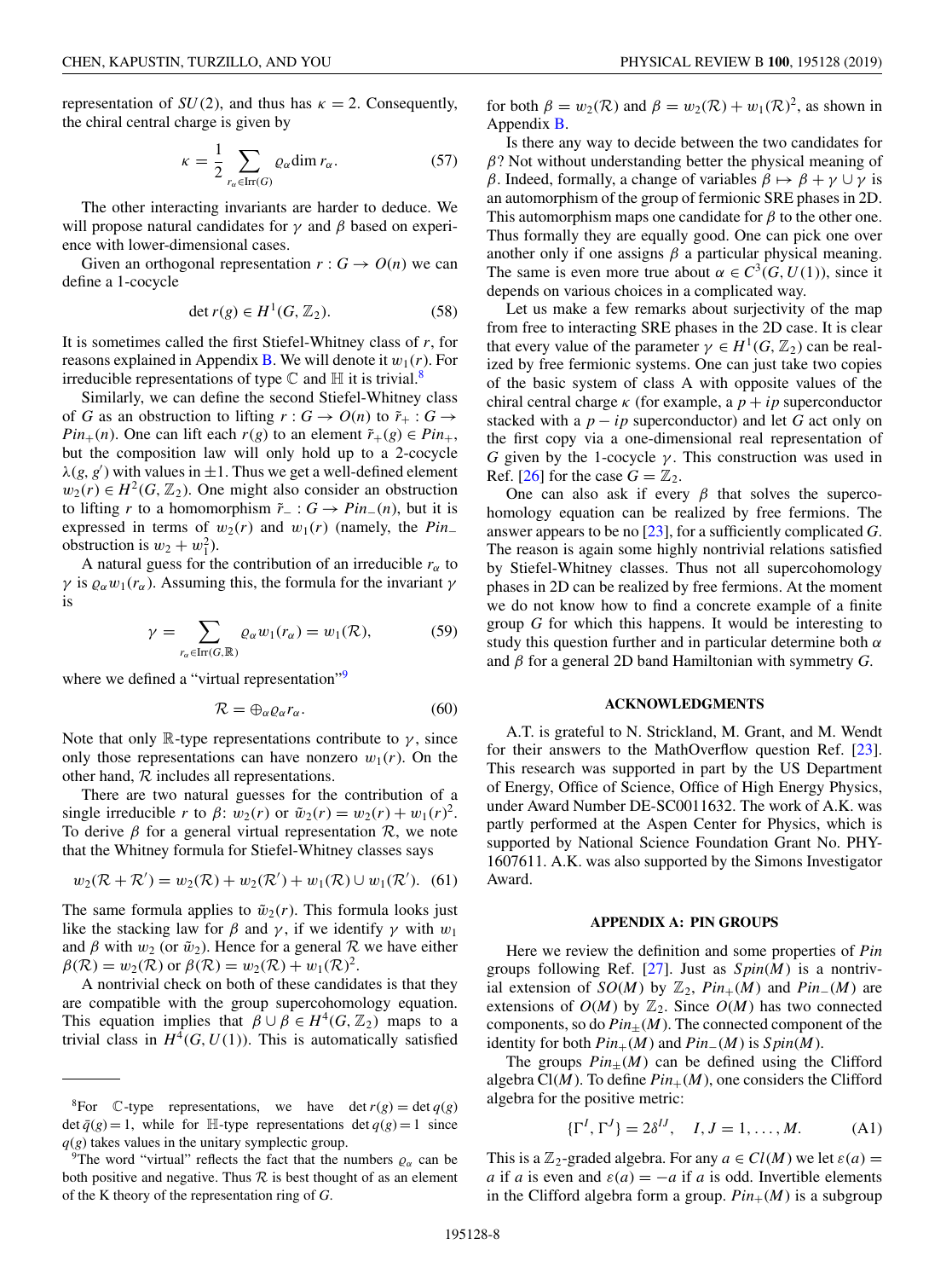<span id="page-8-0"></span>generated by elements of the form  $\psi = \Gamma^I v^I$ , where  $v_I$  is a unit vector in  $\mathbb{R}^M$ . To define the homomorphism  $Pin_+(M) \to$  $O(M)$ , consider the "twisted conjugation map"

$$
\Gamma^J \mapsto \varepsilon(a)\Gamma^J a^{-1}, \quad a \in Cl(M). \tag{A2}
$$

If  $a = \psi$ , then this map becomes

$$
\Gamma^{J} \mapsto -\psi \Gamma^{J} \psi^{-1} = \Gamma^{J} - 2v^{J} \psi.
$$
 (A3)

This is a hyperplane reflection on the space spanned by  $\Gamma^{J}$ . Since the whole group  $O(M)$  is generated by hyperplane reflections, twisted conjugation by elements of  $Pin_{+}(M)$  gives a surjective homomorphism from  $Pin_+(M)$  to  $O(M)$ . The kernel of this map is the  $\mathbb{Z}_2$  generated by  $-1$ . The subgroup  $Spin(M) \subset Pin_+(M)$  consists of products of an even number of hyperplane reflections. Note that every hyperplane reflection  $\psi$  squares to the identity in  $Pin_{+}(M)$ .

The group *Pin*−(*M*) is defined similarly, except that one starts with the "negative" Clifford algebra

$$
\{\Gamma^I, \Gamma^J\} = -2\delta^{IJ}, \quad I, J = 1, \dots, M. \tag{A4}
$$

In this case, hyperplane reflections  $\psi$  square to  $-1$ , which generates the kernel of the homomorphism  $Spin(M) \rightarrow SO(M)$ . In other words, for *Pin*−(*M*), hyperplane reflections square to fermion parity.

Finally, the group  $Pin_c(M)$  is defined as  $(Pin_+(M) \times$  $U(1)/\mathbb{Z}_2^{diag}$ , and its subgroup  $Spin_c(M) \subset Pin_c(M)$  is defined as  $(Spin(M) \times U(1))/\mathbb{Z}_2$ . *Pin<sub>c</sub>*(*M*) is an extension of  $O(M)$  by  $U(1)$ , while  $Spin<sub>c</sub>(M)$  is an extension of  $SO(M)$  by *U*(1). It is easy to show that the group  $(\text{Pin}_{-}(M) \times U(1))/\mathbb{Z}_2$ is isomorphic to  $Pin_c(M)$ . The significance of  $Pin_c(M)$  is the following: If we regard the complexification of the Clifford algebra as the algebra of observables of a fermionic system, then  $Pin_c(M)$  can be identified with the subgroup of those unitaries which act linearly on the generators of the Clifford algebra. Thus lifting a real linear action of a group *G* on the Clifford generators  $\Gamma^I$  to a unitary action on the Fock space is equivalent to lifting the corresponding homomorphism  $G \to O(M)$  to a homomorphism  $G \to Pin_c(M)$ . Similarly, if we are given a homomorphism  $G \rightarrow SO(M)$ , lifting it to a unitary action on the Fock space is the same as lifting it to a homomorphism  $G \to Spin_c(M)$ .

### **APPENDIX B: CHARACTERISTIC CLASSES OF REPRESENTATIONS OF FINITE GROUPS**

The theory of characteristic classes of vector bundles (a classic reference is [\[28\]](#page-11-0)) is familiar to physicists. A version of this construction also gives rise to characteristic classes of representations of a finite group which take values in cohomology of the said group [\[29\]](#page-11-0). Real representations give rise to Stiefel-Whitney and Pontryagin classes, while complex representations give rise to Chern classes.

To define these classes, it is best to think of a real representation of *G* of dimension *n* as a homomorphism  $R: G \rightarrow$  $O(n)$ , which then induces a continuous map of classifying spaces  $\tilde{R}$  :  $BG \rightarrow BO(n)$ . The map  $\tilde{R}$  is defined up to homotopy only, but this suffices to define cohomology classes on *BG* by pullback from  $BO(n)$ . Any cohomology class  $\omega$  on *BO*(*n*) thus defines a cohomology class  $\tilde{R}^∗\omega$  on *BG*. Cohomology classes on *BO*(*n*) are precisely characteristic classes

of real vector bundles, and their pullbacks via  $\tilde{R}$  are called characteristic classes of the representation *R*. Similarly, given a complex representation  $R: G \to U(n)$ , we get a continuous map  $\tilde{R}$  :  $BG \rightarrow BU(n)$  and can define Chern classes of R by pullback.

In low dimensions, these classes have a concrete representation-theoretic interpretation. For example, the first Stiefel-Whitney class  $w_1(R) \in H^1(G, \mathbb{Z}_2)$  of a real representation *R* is the obstruction for  $R: G \to O(n)$  to descend to homomorphism  $R' : G \to SO(n)$ . Obviously  $w_1(r)(g)$  is given by  $\det R(g)$ .

Similarly, the first Chern class  $c_1(R) \in H^2(G, \mathbb{Z})$  of a complex representation *R* can be interpreted as an obstruction for *R* to descend to  $R' : G \to SU(n)$ . The obstruction det  $R(g)$ is a 1-cocycle on  $G$  with values in  $U(1)$ . The corresponding class in  $H^2(G, \mathbb{Z})$  is obtained by applying the Bockstein homomorphism (which for finite groups is an isomorphism). Explicitly:

$$
c_1(R)(g, h) = \frac{1}{2\pi i} (\log \det R(gh) - \log \det R(g) - \log \det R(h)).
$$
\n(B1)

The second Stiefel-Whitney class  $w_2(R) \in H^2(G, \mathbb{Z}_2)$  is an obstruction to lifting *R* to a homomorphism  $R' : G \rightarrow$  $Pin_{+}(n)$ . One can always define *R'* as a projective representation, and the corresponding 2-cocycle represents  $w_2(R)$ . The image of  $w_2(R)$  in  $H^2(G, U(1))$  under the embedding  $\mathbb{Z}_2 \rightarrow U(1)$  is an obstruction to lifting R to a homomorphism  $R': G \to Pin_c(n)$ . In the main text, it is denoted  $w_2^{U(1)}(R)$ . By the isomorphism  $H^2(G, U(1)) \simeq H^3(G, \mathbb{Z})$  (valid for finite groups), this class can be interpreted as an element of  $H^3(G, \mathbb{Z})$ . Then it is known as the third integral Stiefel-Whitney class  $W_3$ .

By functoriality, known relations between cohomology classes of  $BO(n)$  and  $BU(n)$  lead to relations between characteristic classes of representations. Let us describe those of them which we have used in the main text. First of all, the Whitney formula expresses Stiefel-Whitney (or Chern) classes of  $R + R'$  in terms of Stiefel-Whitney (or Chern) classes of *R* and *R* :

$$
w_k(R + R') = \sum_{p=0}^{k} w_p(R) \cup w_{k-p}(R').
$$
 (B2)

There are also more complicated formulas expressing characteristic classes of  $R \otimes R'$  in terms of those of  $R$  and  $R'$  [\[28\]](#page-11-0). We will only need a particular case: Let *R* be a real representation of odd dimension *M* and *L* be a one-dimensional real representation, then

$$
w_2(R \otimes L) = w_2(R). \tag{B3}
$$

In Sec. III  $C$ , we propose that given a gapped 2D band Hamiltonian, the invariant  $\beta \in H^2(G, \mathbb{Z}_2)$  of 2D fermionic SRE phases with symmetry  $G \times \mathbb{Z}_2^F$  is given either by  $w_2(R)$ or  $w_2(R) + w_1(R)^2$ , where *R* is a certain representation of *G*. The supercohomology equation implies that  $\beta \cup \beta \in$  $H^4(G, \mathbb{Z}_2)$  maps to a trivial class in  $H^4(G, U(1))$ . To show that this is automatically the case for our two candidates, we note that for finite groups  $H^4(G, U(1)) \simeq H^5(G, \mathbb{Z})$ . The class in  $H^5(G, \mathbb{Z})$  corresponding to  $\beta \cup \beta$  can be obtained by applying the Bockstein homomorphism  $H^4(G, \mathbb{Z}_2) \rightarrow$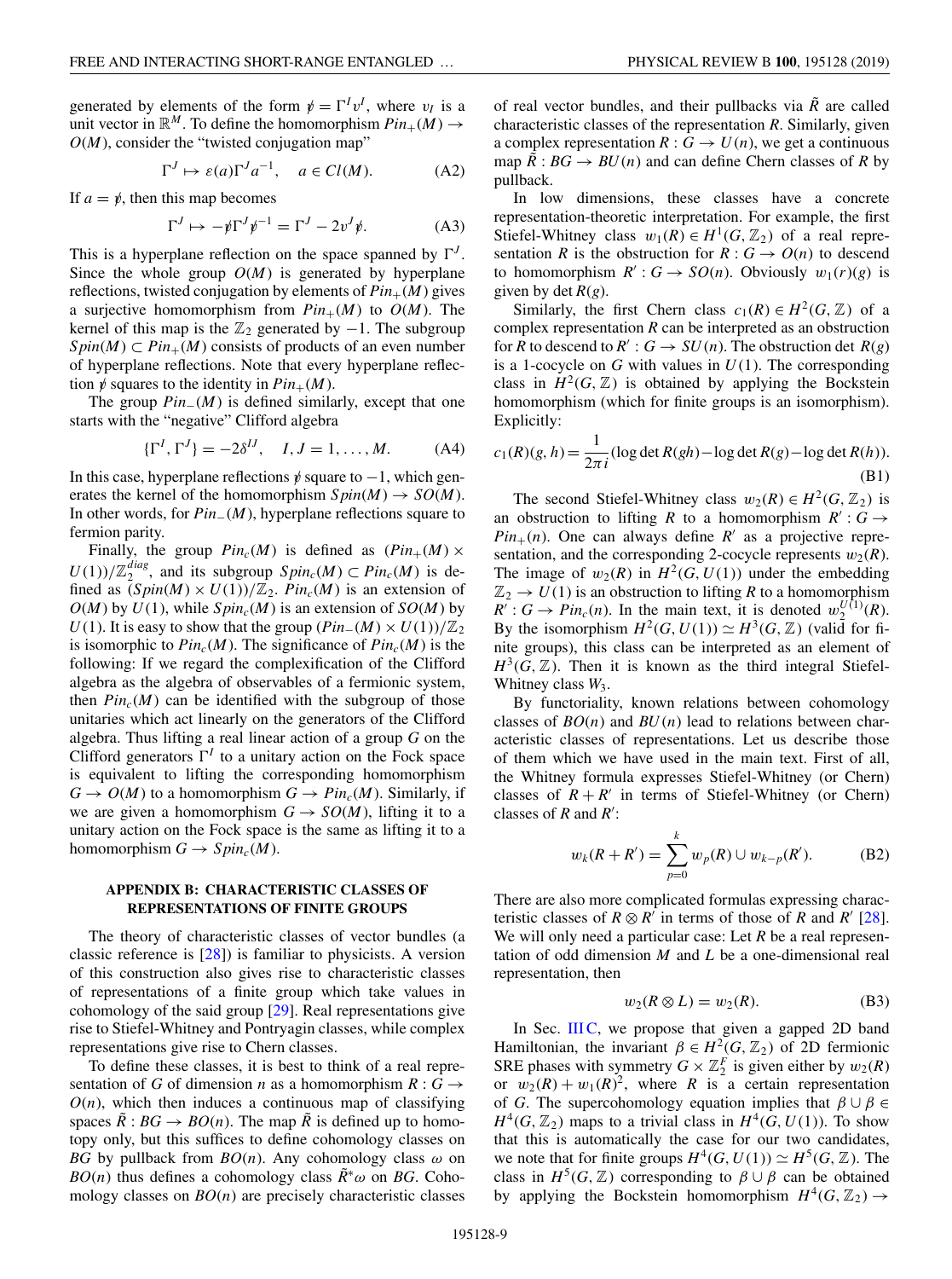<span id="page-9-0"></span> $H^5(G, \mathbb{Z})$ . A mod-2 class is annihilated by the Bockstein homomorphism if and only if it is a mod-2 reduction of an integral class. Now recall the well-known relation between Stiefel-Whitney classes and Pontryagin classes [\[28\]](#page-11-0):

$$
w_2^2 = p_1 \bmod 2. \tag{B4}
$$

Hence  $w_2^2$  is indeed annihilated by the Bockstein homomorphism. The same is true if we replace  $w_2$  with  $w_2 + w_1^2$ . Indeed, since

$$
(w_2 + w_1^2)^2 = w_2^2 + w_1^4, \tag{B5}
$$

it is sufficient to show that  $w_1^4$  maps to a trivial class in  $H^4(G, U(1))$ . Now we recall that  $w_1^2$  is cohomologous to  $\delta\omega/2$ , where  $\omega$  is an integral lift of  $w_1$ . Therefore  $w_1^2$  is cohomologous to  $\frac{1}{2}\delta\omega \cup \frac{1}{2}\delta\omega$ , which is a coboundary of  $\frac{1}{4}\omega \cup$ δω.

In Sec. [III B,](#page-5-0) we show that for a band Hamiltonian, the invariant  $\hat{\alpha} \in H^2(\hat{G}, U(1))$  of 1D fermionic SRE phases with symmetry  $\hat{G}$  is equal to the image of  $w_2(R)$  under the map  $\iota : H^2(\hat{G}, \mathbb{Z}_2) \to H^2(\hat{G}, U(1))$ , for a particular representation *R*. Obviously, any element in the image of  $\iota$  has order 2, so in general not every element in  $H^2(\hat{G}, U(1))$  can be realized by a band Hamiltonian. But we claimed that for some  $\hat{G}$ , even certain elements of order 2 in  $H^2(\hat{G}, U(1))$  cannot be realized by band Hamiltonians. This happens because not every element in  $H^2(\hat{G}, \mathbb{Z}_2)$  arises as  $w_2(R)$  for some representation *R*. The reason is again the relation (B4). It implies that for any representation  $R$  of  $\hat{G}$ , the Bockstein homomorphism annihilates  $w_2(R)^2$ . On the other hand, a generic element of  $H^2(\hat{G}, \mathbb{Z}_2)$  need not have this property. An example of a finite group  $\hat{G}$  for which some elements of  $H^2(\hat{G}, \mathbb{Z}_2)$  do not arise as  $w_2(R)$  for any *R* is given in Ref. [\[24\]](#page-11-0).

### **APPENDIX C: BETA AS A CHARGE PUMPING INVARIANT**

As discussed in Sec. [III B,](#page-5-0) fermionic SRE phases in 1D with symmetry  $\hat{G}$  have an invariant  $\beta \in H^1(G, \mathbb{Z}_2)$ . More precisely, this invariant is defined if the invariant  $\gamma$  (the number of boundary fermionic zero modes modulo 2) vanishes. The definition of  $\beta$  given in Ref. [\[13\]](#page-10-0) relies on the properties of boundary zero modes. Namely,  $\beta(g) = 1$  [resp.  $\beta(g) = 0$ ] if  $g \in G$  acts on the boundary Hilbert space by a fermionic (resp. bosonic) operator. Here we explain an alternative formulation of  $\beta \in H^1(G, \mathbb{Z}_2)$  as a charge pumping invariant. Any symmetry  $\hat{g} \in \hat{G}$  gives rise to a loop in the space of 1D band Hamiltonians. The net fermion parity pumped through any point is a  $\mathbb{Z}_2$ -valued invariant of the loop. This is a special case of the Thouless pump [\[30,31\]](#page-11-0).

Given  $\hat{g} \in \hat{G}$  which is a symmetry of a band Hamiltonian  $H(k)$ , we can define a loop in the space of band Hamiltonians as follows. Since *SO*(2*N*) is a connected group, we can choose a path  $\eta$  : [0, 1]  $\rightarrow$  *SO*(2*N*) such that  $\eta$ (0) = 1 and  $\eta(1) = \widehat{R}(\widehat{g})$ . Next we define  $H(k, t) = \eta(t)H(k)\eta(t)^{-1}$ . Since  $\hat{R}(\hat{g})$  commutes with  $H(k)$ ,  $H(k, 1) = H(k, 0)$ . Thus  $H(k, t)$  is a loop in the space of 1D band Hamiltonians. A general argument  $[30,31]$  shows that the net fermion parity  $(-1)^{B(\hat{g})}$  pumped through one cycle of this loop does not depend on the choice of path  $\eta$ . This immediately implies

that  $B(\hat{g}\hat{g}') = B(\hat{g}) + B(\hat{g}')$ . Thus  $B(\hat{g})$  defines an element of  $H^1(\hat{G}, \mathbb{Z}_2)$ .

To evaluate  $B(\hat{g})$ , we apply the general formula from Ref. [\[30\]](#page-11-0) for Hamiltonians in class D. One simplification is that locally in  $k$ ,  $t$  the Berry connection can be taken as  $\eta^{-1}\partial_t\eta$ , and thus its curvature vanishes. Then

$$
B(\hat{g}) = \frac{1}{2\pi} \int \text{Tr}[(P_+(0) - P_+(\pi))\eta(t)^{-1}\partial_t \eta(t)] dt \quad (C1)
$$

where  $P_+(k)$  is the projector to positive-energy states at momentum *k*.

Next we decompose  $R$  into real irreducible representations  $r_{\alpha}$ . Obviously, each representation contributes independently to  $B(\hat{g})$ . Representations of  $\mathbb C$  type and  $\mathbb H$  type do not contribute at all, since the corresponding Hamiltonians can be deformed to trivial ones. A Hamiltonian  $A_{r,ij}$  corresponding to an  $\mathbb R$ -type representation  $r_\alpha$  is of class D and can be deformed either to a trivial one or to a trivial one stacked with a single Kitaev chain. In the former case, both the boundary invariant  $(-1)^{\beta(\hat{g})}$  and the charge-pumping invariant *B*( $\hat{g}$ ) are trivial (equal to 1). In the latter case, we get a single Majorana zero mode for each of the  $d_r = \dim r$  basis vectors of r, so the boundary invariant  $(-1)^{\beta(\hat{g})}$  is equal to det *r*(*g*). We just need to verify that  $B(\hat{g})$  is also equal to det  $r(g)$  for  $d_r$  copies of the Kitaev chain. The on-site representation of  $\hat{G}$  is given by  $\widehat{R} = r \oplus r$  in this case.

For  $d_r$  copies of the Kitaev chain, the projector to positiveenergy states is

$$
P_+(k) = \frac{1}{2}(\mathbb{1}_2 - \sigma_y \sin k + \sigma_z \cos k) \otimes \mathbb{1}_{d_r},\tag{C2}
$$

which commutes with  $\widehat{R}(\hat{g}) = 1/2 \otimes r(\hat{g})$  and satisfies  $P_+(0)R(\hat{g}) = r(\hat{g}) \oplus 0$  and  $P_+(\pi)R(\hat{g}) = 0 \oplus r(\hat{g})$ . Let  $\eta(t)$ be a path in  $SO(2d_r)$  from 1 to  $R(\hat{g})$ . We may choose it to belong to the  $U(d_r)$  subgroup of matrices that commute with *P*<sub>+</sub>(0) and *P*<sub>+</sub>( $\pi$ ). Then  $\eta(t) = q(t) \oplus \overline{q}(t)$  for a path  $q(t)$ through  $U(d_r)$  from 1 to  $r(\hat{g})$ .

Substituting all this into  $(C1)$ , we get

$$
B(\hat{g}) = \frac{1}{2\pi} \int \text{Tr}((P_+(0) - P_+(\pi))\eta(t)^{-1}\partial_t \eta(t)) dt
$$
  
= 
$$
\frac{1}{2\pi} \int \text{Tr}(q(t)^{-1}\partial_t q(t) - \bar{q}(t)^{-1}\partial_t \bar{q}(t)) dt.
$$
 (C3)

Note that this vanishes whenever  $q(t) = \bar{q}(t)$  at all *t*. We now show how to recover  $(-1)^{B(\hat{g})} = \det r(\hat{g})$ .

If  $r(\hat{g})$  has determinant  $+1$ , it lives in  $SO(d_r)$ , which is path connected. Hence the path  $q(t)$  from 1 to  $r(\hat{g})$  may be taken to lie in *SO*( $d_r$ ) ⊂ *U*( $d_r$ ). Therefore  $q(t) = \bar{q}(t)$  is real and so  $B(\hat{g}) = 0.$ 

If  $r(\hat{g})$  has determinant −1, we construct  $q(t)$  as follows. First connect 1 to diag( $-1, +1, +1, \ldots, +1$ ) by diag( $exp(it)$ ,  $+1$ ,  $+1$ , ...,  $+1$ ). Now that the determinant is  $-1$ , we may get to  $r(\hat{g})$  through a real path in the identitydisconnected component of  $O(d_r)$ . This second segment of the path contributes nothing to  $B(\hat{g})$ . It remains to compute the contribution of the first segment, where  $q(t) = \exp(it) \oplus 1$ :

$$
B(\hat{g}) = \frac{1}{2\pi} \int (e^{-it} \partial_t e^{it} - e^{it} \partial_t e^{-it}) dt = 1.
$$
 (C4)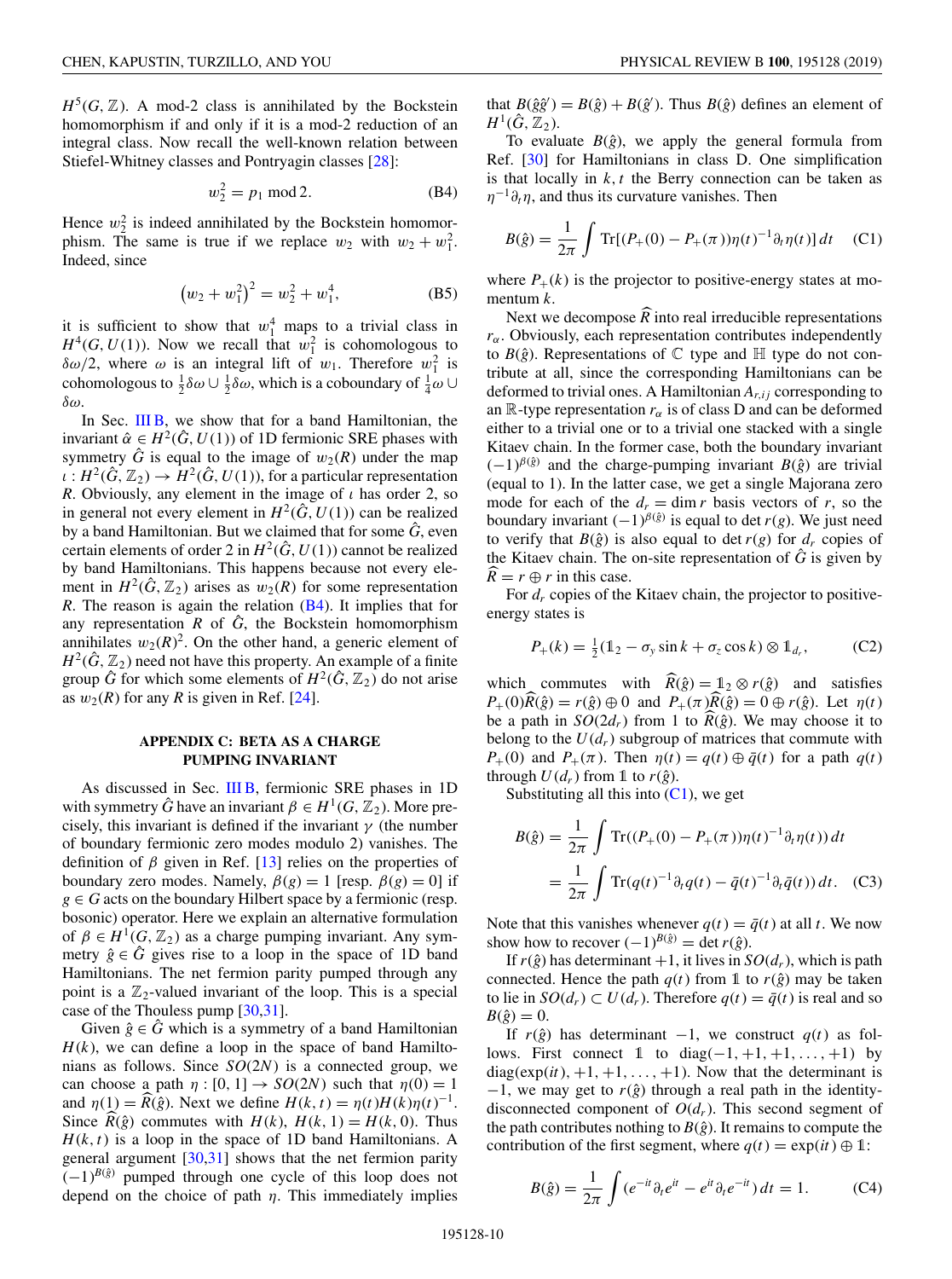<span id="page-10-0"></span>This completes the proof that  $B(\hat{g}) = \beta(\hat{g})$ . In particular,  $B(P) = 0$ , i.e., *B* is really a homomorphism from  $G = \hat{G}/\mathbb{Z}_2^F$ to  $\mathbb{Z}_2$ .

The interpretation of  $\beta(g)$  in terms of a fermion-parity pump has the following intuitive reason. Assume that one can make a "Wick rotation" of the pump. Then the twist by  $\hat{g}$  along the "time" direction gets reinterpreted as a twist along the spatial direction. The invariant  $B(\hat{g})$  can be reinterpreted as the fermionic parity of the ground state of the system with a  $\hat{g}$  twist or equivalently as the fermionic parity of the  $\hat{g}$  domain wall. On the other hand, it is known  $[17]$  that this is yet another interpretation of the invariant  $\beta$ .

To conclude this section, we show how to compute  $B(g)$  =  $\beta$ (g) from the holonomy of the Berry connection between  $k = 0$  and  $k = \pi$ . This makes the topological nature of  $B(g)$ explicit. Recall first how the holonomy is defined. If there are 2*N* Majorana fermions per site, a free 1D Hamiltonian can be described by a nondegenerate  $2N \times 2N$  matrix  $X(k)$ , where *k* is the momentum [20]. At  $k = 0$  and  $k = \pi$  this matrix is real and skew symmetric. We can bring  $X(0)$  to the standard form  $X_0$  using an orthogonal transformation  $O(0) \in$ *O*(2*N*). Similarly, we use  $X(\pi)$  to define  $O(\pi) \in O(2N)$ . The holonomy of the Berry connection is  $O = O(\pi)O(0)^{-1}$ . The invariant  $(-1)^{\gamma}$  is equal to the sign of det *O* [\[32\]](#page-11-0). If  $\gamma$ vanishes, then det  $O(0)$  and det  $O(\pi)$  have the same sign, and

- [1] A. Kitaev, Periodic table for topological insulators and superconductors, published in *Advanced in Theoretical Physics: Landau Memorial Conference, Chernogolovka, Russia, 2008*, AIP Conference Proceedings 1134, pp. 22–30.
- [2] A. P. Schnyder, S. Ryu, A. Furusaki, and A. W. W. Ludwig, Classification of topological insulators and superconductors, [AIP Conf. Proc.](https://doi.org/10.1063/1.3149481) **[1134](https://doi.org/10.1063/1.3149481)**, [10](https://doi.org/10.1063/1.3149481) [\(2009\)](https://doi.org/10.1063/1.3149481).
- [3] S. Ryu, A. P. Schnyder, A. Furusaki, and A. W. W. Ludwig, Topological insulators and superconductors: Tenfold way and dimensional hierarchy, [New J. Phys.](https://doi.org/10.1088/1367-2630/12/6/065010) **[12](https://doi.org/10.1088/1367-2630/12/6/065010)**, [065010](https://doi.org/10.1088/1367-2630/12/6/065010) [\(2010\)](https://doi.org/10.1088/1367-2630/12/6/065010).
- [4] J. C. Y. Teo, L. Fu, and C. L. Kane, Surface states of the topological insulator  $Bi_{1-x}Sb_x$ , [Phys. Rev. B](https://doi.org/10.1103/PhysRevB.78.045426) [78](https://doi.org/10.1103/PhysRevB.78.045426), [045426](https://doi.org/10.1103/PhysRevB.78.045426) [\(2008\)](https://doi.org/10.1103/PhysRevB.78.045426).
- [5] R. S. K. Mong, A. M. Essin, and J. E. Moore, Antiferromagnetic topological insulators, [Phys. Rev. B](https://doi.org/10.1103/PhysRevB.81.245209) **[81](https://doi.org/10.1103/PhysRevB.81.245209)**, [245209](https://doi.org/10.1103/PhysRevB.81.245209) [\(2010\)](https://doi.org/10.1103/PhysRevB.81.245209).
- [6] L. Fu, Topological Crystalline Insulators, [Phys. Rev. Lett.](https://doi.org/10.1103/PhysRevLett.106.106802) **[106](https://doi.org/10.1103/PhysRevLett.106.106802)**, [106802](https://doi.org/10.1103/PhysRevLett.106.106802) [\(2011\)](https://doi.org/10.1103/PhysRevLett.106.106802).
- [7] J. Kruthoff, J. de Boer, J. van Wezel, C. L. Kane, and R.- J. Slager, Topological Classification of Crystalline Insulators through Band Structure Combinatorics, [Phys. Rev. X](https://doi.org/10.1103/PhysRevX.7.041069) **[7](https://doi.org/10.1103/PhysRevX.7.041069)**, [041069](https://doi.org/10.1103/PhysRevX.7.041069) [\(2017\)](https://doi.org/10.1103/PhysRevX.7.041069).
- [8] D. S. Freed and G. W. Moore, Twisted equivariant matter, [Annales Henri Poincaré](https://doi.org/10.1007/s00023-013-0236-x) **[14](https://doi.org/10.1007/s00023-013-0236-x)**, [1927](https://doi.org/10.1007/s00023-013-0236-x) [\(2013\)](https://doi.org/10.1007/s00023-013-0236-x).
- [9] Y. Ando and L. Fu, Topological crystalline insulators and [topological superconductors: From concepts to materials,](https://doi.org/10.1146/annurev-conmatphys-031214-014501) Ann. Rev. Condens. Matter Phys. **[6](https://doi.org/10.1146/annurev-conmatphys-031214-014501)**, [361](https://doi.org/10.1146/annurev-conmatphys-031214-014501) [\(2015\)](https://doi.org/10.1146/annurev-conmatphys-031214-014501).
- [10] P. Heinzner, A. Huckleberry, and M. R. Zirnbauer, Symmetry classes of disordered fermions, [Commun. Math. Phys.](https://doi.org/10.1007/s00220-005-1330-9) **[257](https://doi.org/10.1007/s00220-005-1330-9)**, [725](https://doi.org/10.1007/s00220-005-1330-9) [\(2005\)](https://doi.org/10.1007/s00220-005-1330-9).
- [11] A. Kapustin, R. Thorngren, A. Turzillo, and Z. Wang, Fermionic symmetry protected topological phases and cobordisms, [J. High Energy Phys. 12](https://doi.org/10.1007/JHEP12(2015)052) [\(2015\)](https://doi.org/10.1007/JHEP12(2015)052) [052.](https://doi.org/10.1007/JHEP12(2015)052)

by a choice of basis we may assume that both  $O(\pi)$  and  $O(0)$ lie in *SO*(2*N*).

To define a topological invariant associated to an element  $\hat{g} \in \hat{G}$ , we choose a path  $\eta(t) : [0, 1] \rightarrow SO(2N)$  from the identity to  $R(\hat{g})$ . Consider now the following map from [0,1] to *SO*(2*N*):

$$
\Pi(t) = \begin{cases} \eta(2t), & 0 \le t \le 1/2, \\ O\eta(2-2t)O^{-1}, & 1/2 \le t \le 1. \end{cases}
$$
 (C5)

Since  $O = O(\pi)O(0)^{-1}$  is the holonomy of the Berry connection from 0 to  $\pi$ , it commutes with all symmetries of the Hamiltonian, including  $\widehat{R}(\hat{g})$  for all  $\hat{g} \in \widehat{G}$ . This implies that  $\Pi(t)$  is a loop in *SO*(2*N*). We claim that *B*( $\hat{g}$ ) is the class of this loop in  $\pi_1(SO(2N)) = \mathbb{Z}_2$ .

This definition is independent of the path from 1 to  $R(\hat{g})$ . Any two paths differ (in the sense of homotopy theory) by a loop in *SO*(2*N*). Thus changing the path will result in composing  $\Pi(t)$  with a loop and its conjugation by *O*. Since these two loops are homotopic, the homotopy class  $[\Pi]$  is unchanged. To prove that the homotopy class of the loop  $\Pi$  coincides with  $B(\hat{g})$ , one can follow the same strategy as before: use homotopy invariance to reduce to the case of a single Kitaev chain and then compute the invariant by choosing a particularly convenient path.

- [12] X. Chen, Z.-C. Gu, and X.-G. Wen, Complete classification of [1D gapped quantum phases in interacting spin systems,](https://doi.org/10.1103/PhysRevB.84.235128) Phys. Rev. B **[84](https://doi.org/10.1103/PhysRevB.84.235128)**, [235128](https://doi.org/10.1103/PhysRevB.84.235128) [\(2011\)](https://doi.org/10.1103/PhysRevB.84.235128).
- [13] L. Fidkowski and A. Kitaev, Topological phases of fermions in one dimension, [Phys. Rev. B](https://doi.org/10.1103/PhysRevB.83.075103) **[83](https://doi.org/10.1103/PhysRevB.83.075103)**, [075103](https://doi.org/10.1103/PhysRevB.83.075103) [\(2011\)](https://doi.org/10.1103/PhysRevB.83.075103).
- [14] Z.-C. Gu and X.-G. Wen, Symmetry-protected topological orders for interacting fermions: Fermionic topological nonlinear  $\sigma$ [-models and a special group supercohomology theory,](https://doi.org/10.1103/PhysRevB.90.115141) Phys. Rev. B **[90](https://doi.org/10.1103/PhysRevB.90.115141)**, [115141](https://doi.org/10.1103/PhysRevB.90.115141) [\(2014\)](https://doi.org/10.1103/PhysRevB.90.115141).
- [15] L. Bhardwaj, D. Gaiotto, and A. Kapustin, State sum constructions of spin-TFTs and string net constructions of fermionic phases of matter, [J. High Energy Phys. 04](https://doi.org/10.1007/JHEP04(2017)096) [\(2017\)](https://doi.org/10.1007/JHEP04(2017)096) [096.](https://doi.org/10.1007/JHEP04(2017)096)
- [16] C. Wang, C.-H. Lin, and Z-C. Gu, Interacting fermionic symmetry-protected topological phases in two dimensions, [Phys. Rev. B](https://doi.org/10.1103/PhysRevB.95.195147) **[95](https://doi.org/10.1103/PhysRevB.95.195147)**, [195147](https://doi.org/10.1103/PhysRevB.95.195147) [\(2017\)](https://doi.org/10.1103/PhysRevB.95.195147).
- [17] A. Kapustin, A. Turzillo, and M. You, Spin topological field theory and fermionic matrix product states, [Phys. Rev. B](https://doi.org/10.1103/PhysRevB.98.125101) **[98](https://doi.org/10.1103/PhysRevB.98.125101)**, [125101](https://doi.org/10.1103/PhysRevB.98.125101) [\(2018\)](https://doi.org/10.1103/PhysRevB.98.125101).
- [18] O.-R. Wang and Z.-C. Gu, Towards a Complete Classification of Symmetry-Protected Topological Phases for Interacting Fermions in Three Dimensions and a General Group Supercohomology Theory, [Phys. Rev. X](https://doi.org/10.1103/PhysRevX.8.011055) **[8](https://doi.org/10.1103/PhysRevX.8.011055)**, [011055](https://doi.org/10.1103/PhysRevX.8.011055) [\(2018\)](https://doi.org/10.1103/PhysRevX.8.011055).
- [19] A. Kapustin and R. Thorngren, Fermionic SPT phases in higher dimensions and bosonization, [J. High Energy Phys. 10](https://doi.org/10.1007/JHEP10(2017)080) [\(2017\)](https://doi.org/10.1007/JHEP10(2017)080) [080.](https://doi.org/10.1007/JHEP10(2017)080)
- [20] C. K. Chiu, J. C. Y. Teo, A. P. Schnyder, and S. Ryu, Classifica[tion of topological quantum matter with symmetries,](https://doi.org/10.1103/RevModPhys.88.035005) Rev. Mod. Phys. **[88](https://doi.org/10.1103/RevModPhys.88.035005)**, [035005](https://doi.org/10.1103/RevModPhys.88.035005) [\(2016\)](https://doi.org/10.1103/RevModPhys.88.035005).
- [21] T. Bröcker and T. tom Dieck, *Representations of compact Lie groups* (Springer, New York, 1985).
- [22] D. Gaiotto and A. Kapustin, Spin TQFTs and Fermionic phases of matter, [Int. J. Mod. Phys. A](https://doi.org/10.1142/S0217751X16450445) **[31](https://doi.org/10.1142/S0217751X16450445)**, [1645044](https://doi.org/10.1142/S0217751X16450445) [\(2016\)](https://doi.org/10.1142/S0217751X16450445).